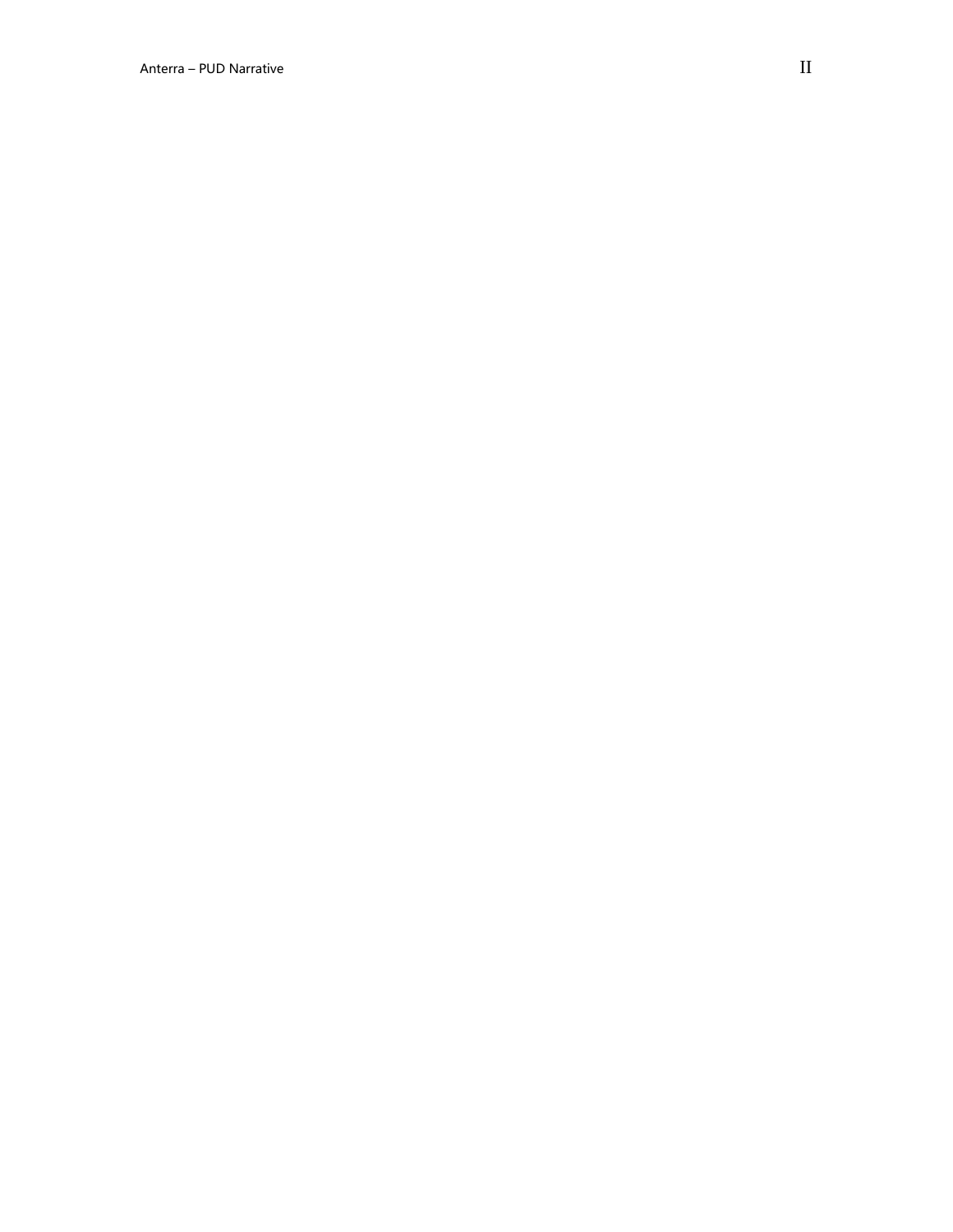# **Principals and Development Team**

### **Owners and Developers**

Charles L. Sidi Michael R. Cabano Michael S. Madden

MSC Partners, llc C/O Scottsdale Arizona Custom Home Builders, llc 8700 E. Pinnacle Peak, Suite 221 Scottsdale, Arizona 85260 Phone: (480) 488-3645 Fax: (480) 488-4675 Email: [Charles@azchb.com](mailto:Charles@azchb.com) Email: [mcabano@reip.com](mailto:mcabano@reip.com) Email: [mikemadden1961@cox.net](mailto:mikemadden1961@cox.net)

#### **Architect**

Vern Swaback, partner Jon Bernhard, partner Kim Pouland, project manager

Swaback Partners, pllc 7550 E. McDonald Dr Suite A Scottsdale, AZ 85250 Phone: (480) 367-2100 Fax: (480) 367-2101 Email: [Vswaback@swabackpartners.com](mailto:Vswaback@swabackpartners.com) Email: [Jonb@swabackpartners.com](mailto:Jonb@swabackpartners.com) Email: [Kpouland@swabackpartners.com](mailto:Kpouland@swabackpartners.com)

#### **Zoning and Entitlements**

Ed Bull, attorney Ricki Horowitz, paralegal

BURCH & CRACCHIOLO, P.A. 702 E. Osborn, Suite 200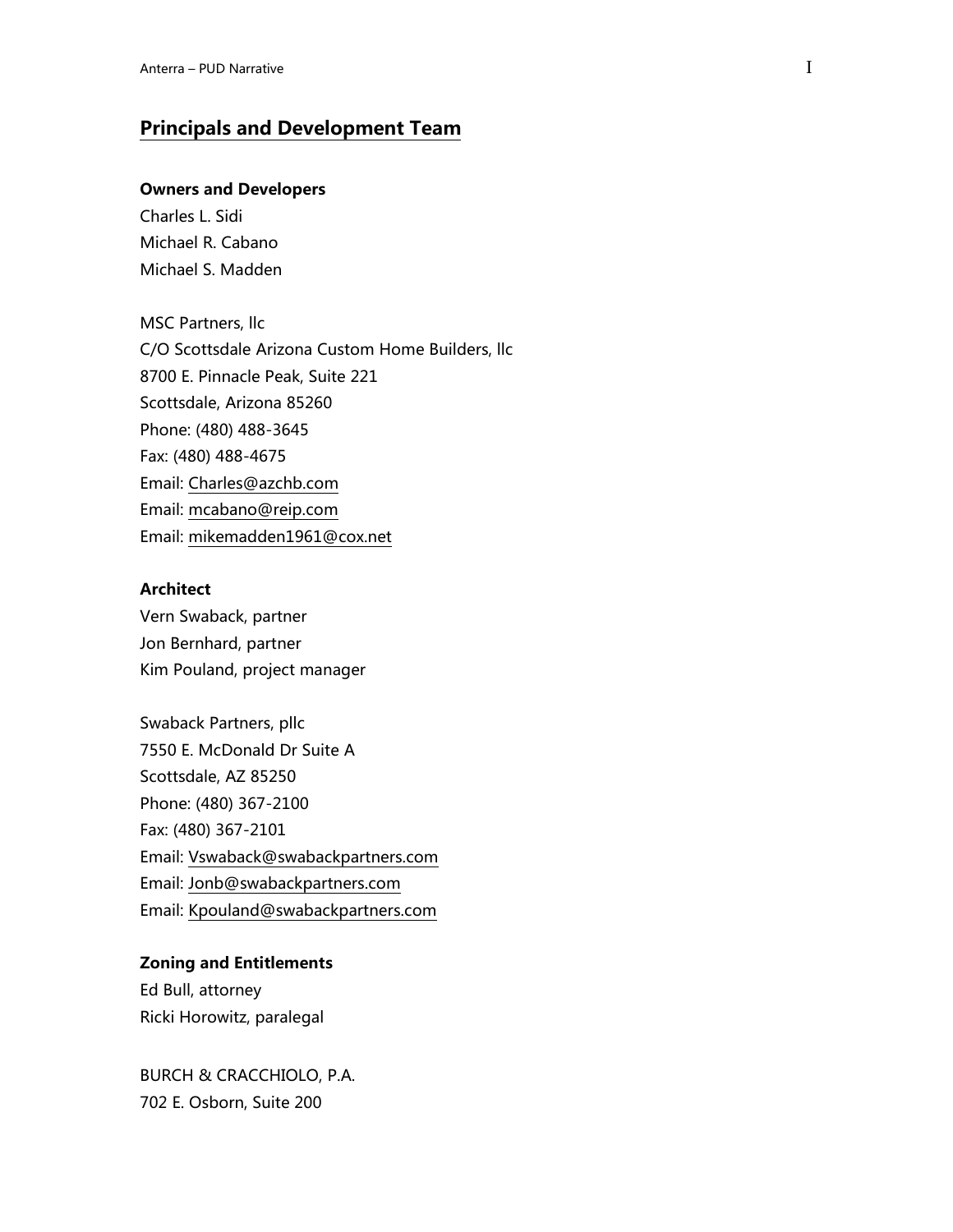Phoenix, Arizona 85014 Phone:(602)234 -9913 Fax: (602) 343 -7913 Email: [Ebull@bcattorneys.com](mailto:Ebull@bcattorneys.com) Email: [Rhorowitz@bcattorneys.com](mailto:Rhorowitz@bcattorneys.com)

## **Civil Engineer**

Ziad Kaakouch

DZ Engineering, Inc. 15615 North 71st Street, Suite 202 Scottsdale, AZ 85254 Phone: (408) 247 -2956 Fax: (408) 247 -2958 Email: [zkaakouch@dzengineering.net](mailto:zkaakouch@dzengineering.net)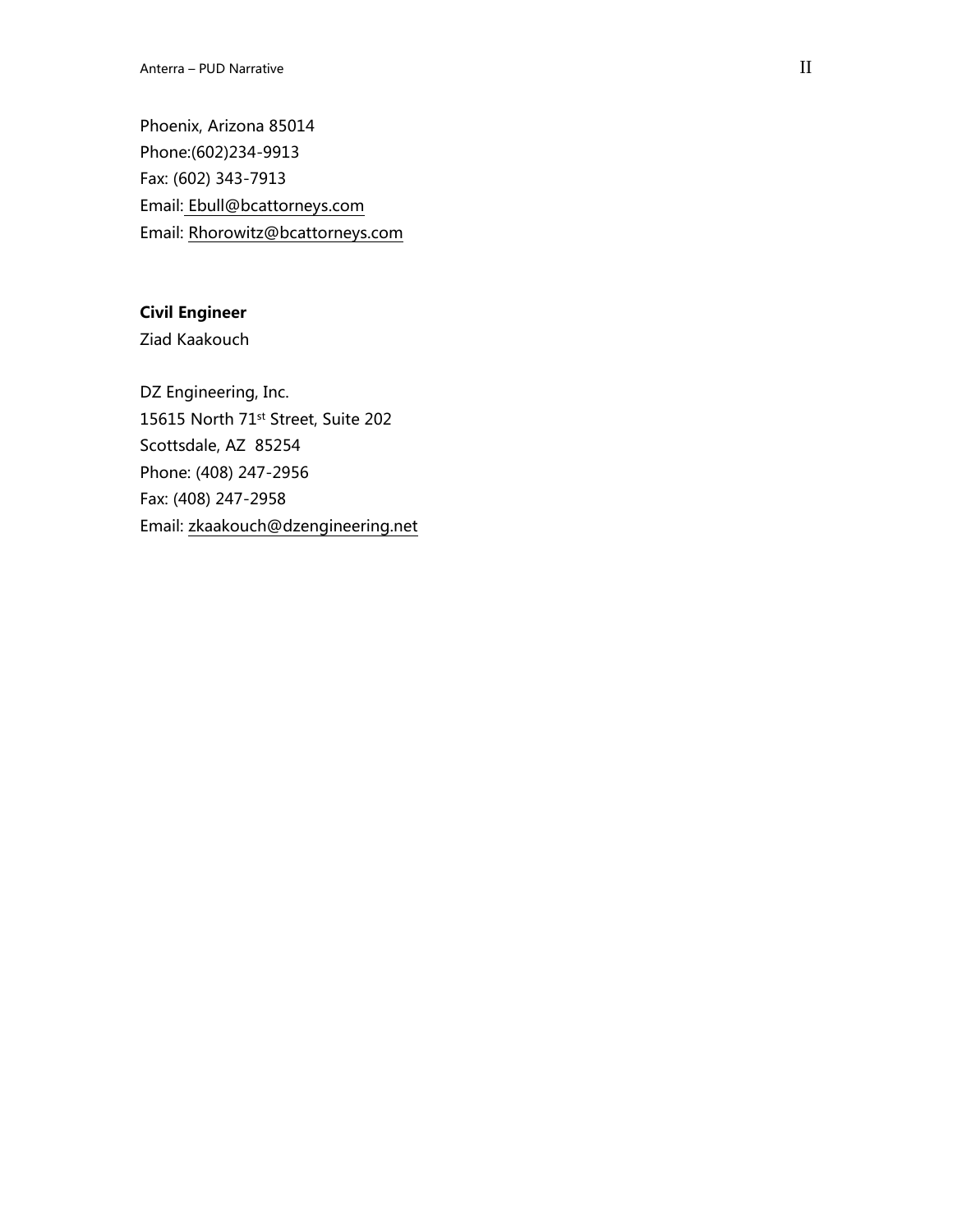**A Planned Unit Development (PUD) is intended to be a stand-alone document of zoning regulations for a particular project. Previsions not specifically regulated by the PUD are governed by the zoning ordinance. A PUD may include substantial background information to help illustrate the intent of the development. The purpose and intent statements are not requirements that will be enforced by the City. The PUD only modifies zoning ordinance regulations and does not modify other City Codes or requirements. Additional public hearings may be necessary such as but not limited to right-of-way abandonment.**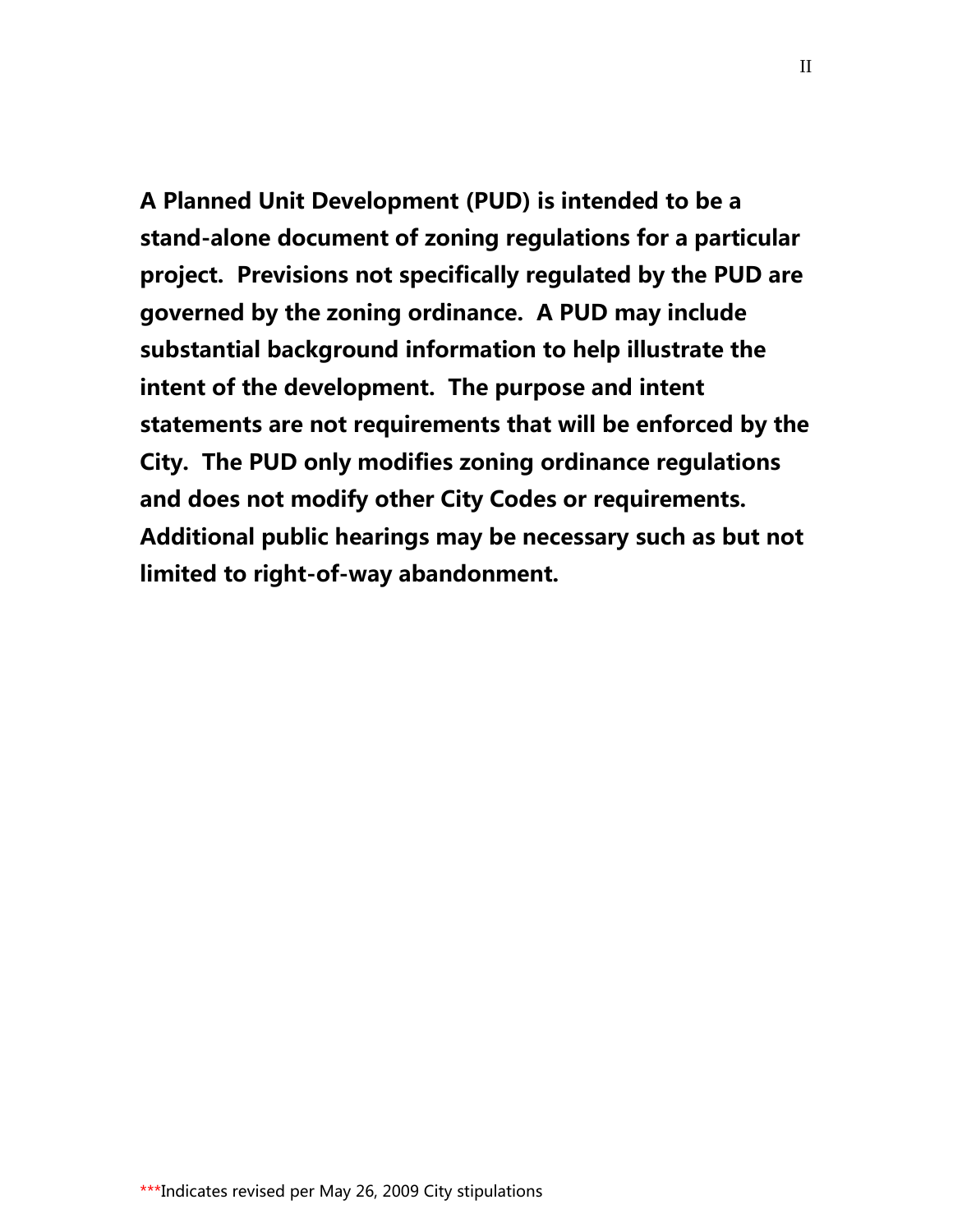# **Table of Contents**

| Purpose and Intent                  | $\mathbf{1}$   |
|-------------------------------------|----------------|
| Land Use Plan                       | 2              |
| <b>Site Conditions and Location</b> | $\overline{2}$ |
| <b>General Plan Conformance</b>     | $3 - 5$        |
| Zoning and Land Use Compatibility   | 6              |
| List of Uses                        | $6***$         |
| <b>Development Standards</b>        | $7***$         |
| Amenities                           | 8              |
| <b>Design Guidelines</b>            | $8 - 10$       |
| Shade                               | 10             |
| Signs                               | 11             |
| <b>Lighting Plan</b>                | 11             |
| <b>Sustainability Standards</b>     | 11             |
| Infrastructure                      | 12             |
| Phasing Plan (n/a)                  | 12             |
| Conclusion                          | 12             |
| Development Team Profile            | 13             |
| References                          | 13             |
| Addendum One                        | 14             |
| <b>Exhibits</b>                     | $A-D$          |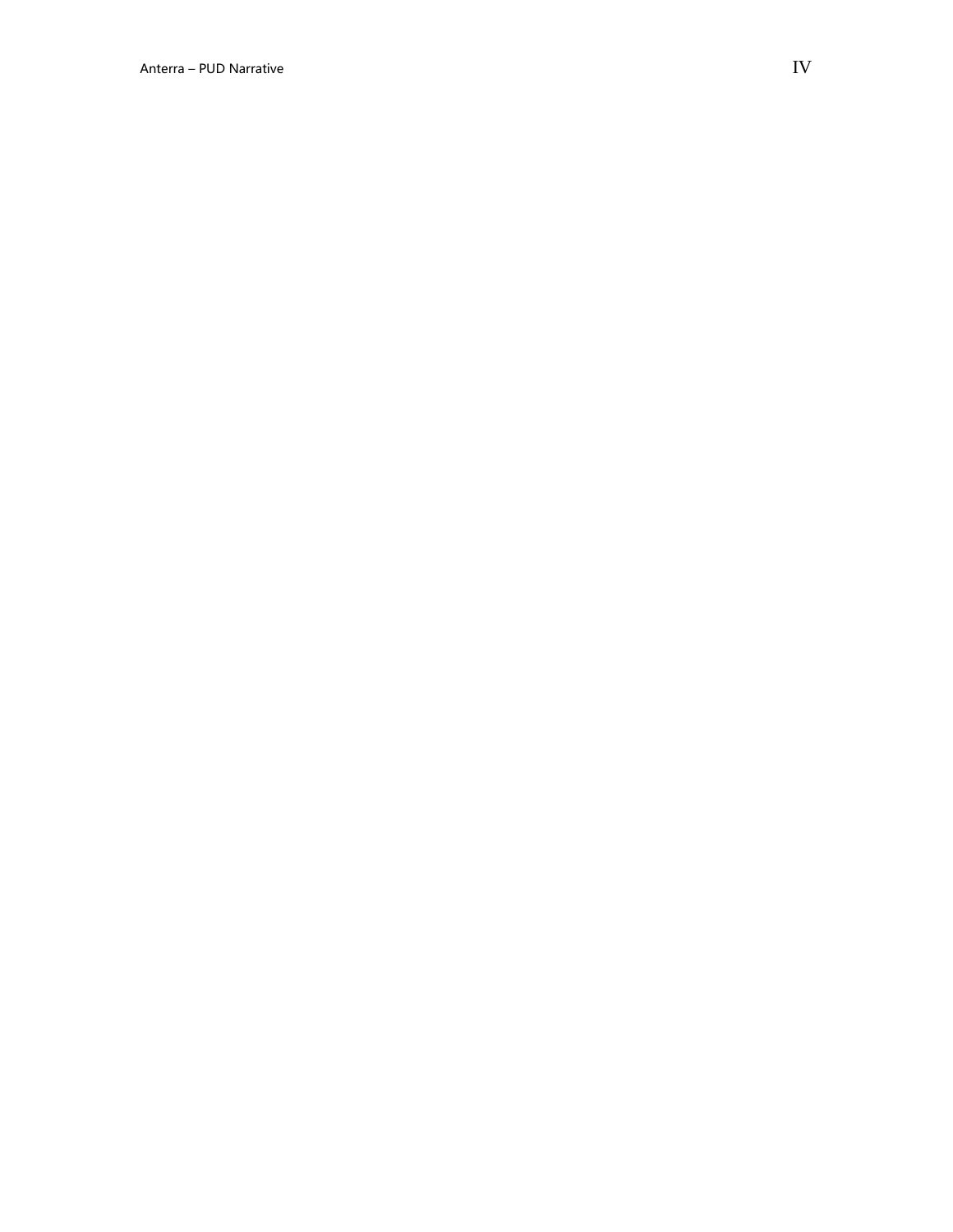# **List of Exhibits**

### **A. Comparative Zoning Standards Table**

1. Comparative R-2 PRD v PUD\*\*\*

### **B. Legal Description**

### **C. Site Plan Elevations & Drainage Study (24x36 sheets under separate cover)**

- 1. A-1 Architectural Site Plan ground level\*
- 2. A-2 Architectural Site Plan upper level\*
- 3. A-3 Architectural Site Plan roof deck level\*
- 4. A-4 Conceptual Elevations
- 5. A-5 Conceptual Elevations\*\*\*
- 6. A-6 Auto Maneuvering Studies\*\*
- 7. A-7 Auto Maneuvering Studies\*\*
- 8. A-8 Auto Maneuvering Studies\*\*
- 9. C-1 Grading and Drainage Cover
- 10. C-2 Grading and Drainage\*
- 11. C-1 Plat/Site Plan\*
- 12. C-2 Plat/Site Plan Existing Site
- 13. C-3 Plat/Site Plan Proposed Site\*
- 14. U-1 Utility Cover\*
- 15. U-2 Utility Sewer Plan\*
- 16. U-3 Utility Fire Water Plan\*
- 17. U-4 Utility Domestic Water Plan\*

# **D. Design Package**

- 1. Land Use Vicinity & Property Map
- 2. Land Use Aerial Map
- 3. Land Use Zoning Map
- 4. Land Use General Plan Map
- 5. Site Analysis Context Map
- 6. Site Analysis Existing Conditions Map
- 7. Site Analysis Photo Tour 1-4
- 8. Site Analysis Photo Tour 5-8
- 9. Site Analysis Photo Tour 9-12
- 10. Site Analysis Photo Tour 13-16
- 11. Site Plan ground level\*
- 12. Site Plan upper level\*
- 13. Site Plan roof level\*
- 14. Site Plan Landscape Plan\*

\*\*Indicates added Exhibit per May 12, 2009

\*Indicates revised Exhibit per May 12, 2009 \*\*\*Indicates revised Exhibit per July 15, 2009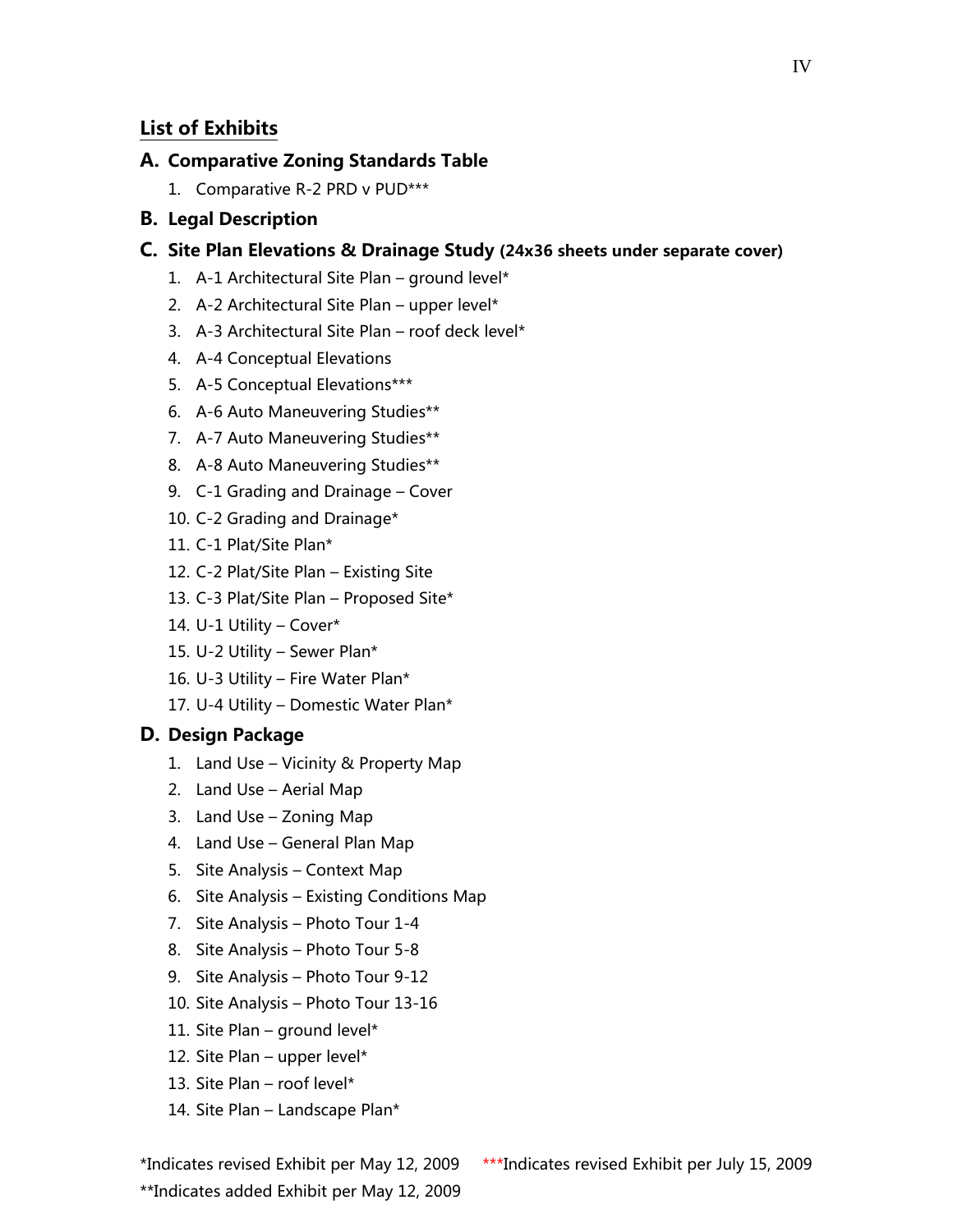- 15. Elevations
- 16. Elevations\*\*\*
- 17. Rendering interior courtyard
- 18. Rendering street view
- 19. Rendering courtyard view
- 20. Design Images hardscape\*\*\*
- 21. Design Images landscape\*
- 22. Design Images building\*
- 23. Design Images shade\*
- 24. Design Images roof deck\*
- 25. Design Element art fence\*\*
- 26. Design Element vignettes\*\*
- 27. Site section & images
- 28. Statistics site & program\*
- 29. Design Smart Development

# **E. Sign, Shade, Phasing Plans and Traffic Study (n/a)**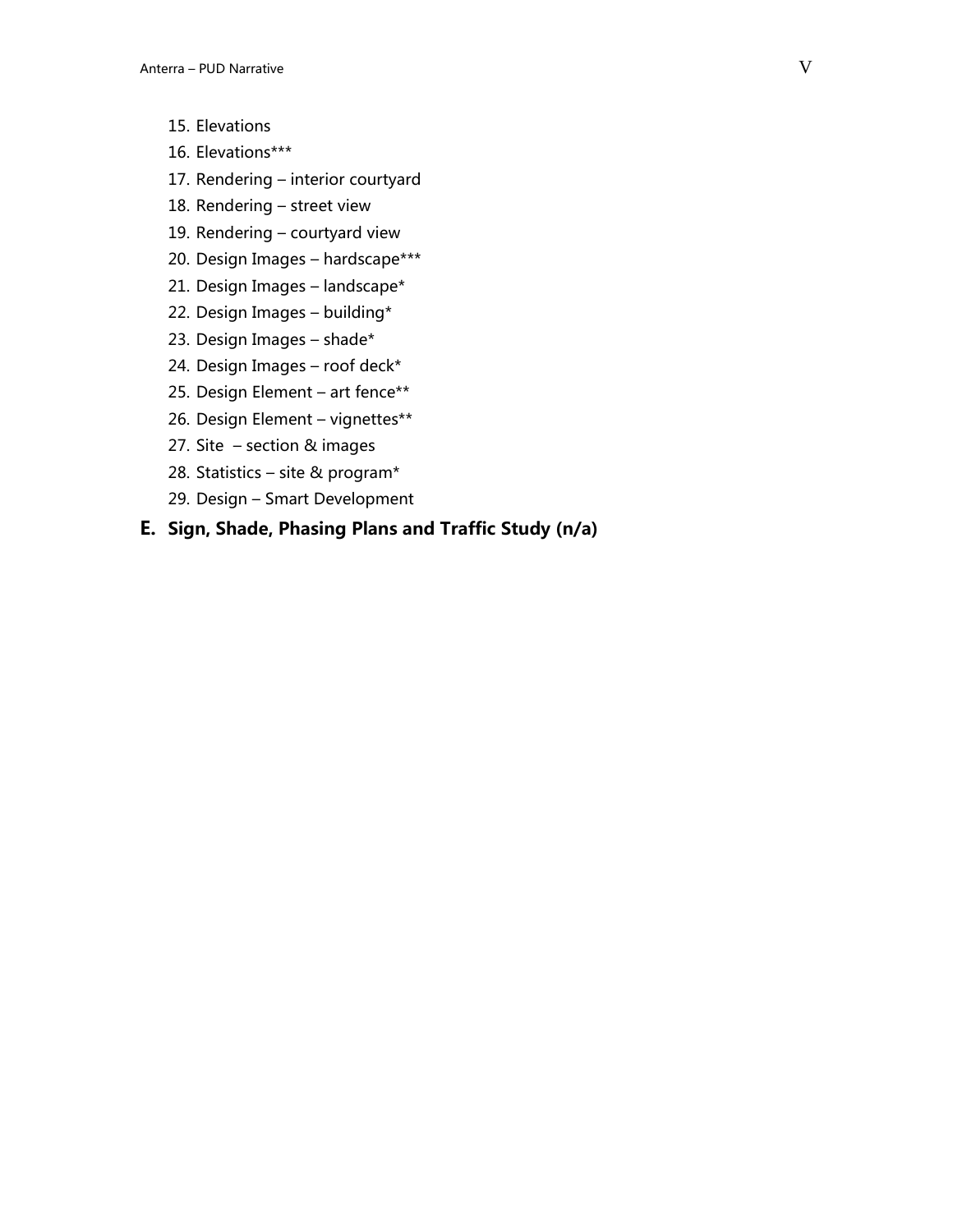### **Purpose and Intent**

The *Anterra* development proposes to apply the Planned Unit Development (PUD) District in the context of a high quality infill for-sale residential redevelopment on 1.56 gross acres located on the west side of 40<sup>th</sup> Street south of Elm Street. This PUD, as outlined by the City of Phoenix Zoning Ordinance, is intended to permit 16 dwelling units that will provide a sense of place within the community and sensitive to its environmental surroundings, encouraging a more creative approach to redevelopment of the property. The result is a more efficient, aesthetic and desirable balance of flexibility in design, placement of building, use of open areas, pedestrian-friendly oriented circulation, parking areas and utilization of the site's special features of geography, topography, size and/or shape to their best potentials creating an environmentally sustainable design.

The two parcels comprising the 1.56 acres currently contain two aging single-family houses and associated out-buildings. The two parcels are physically isolated from the developments to the north, west and south, and redevelopment of this site cannot be incorporated into those neighboring developments. The zoning standards outlined within this PUD, at 10.25 dwelling units/acre, are most closely related to that of an R-2 Planned Residential Development (See Exhibit A.1 for comparative R-2 PRD v. PUD table). The goal of this development is to create a unique multi-family environment established on the principles of Smart Development (See Exhibit D.29 for smart development), creating a sense of place including sustainable environmental principles identifying with the surrounding community and possessing qualities consistent with its location.

The proposed multi-family development consists of units ranging from 2245 – 3390 gross square feet, 1495 – 2375 livable square feet, providing a range of units from 2 bedroom/2-baths to 3-bedroom/3-baths (See Exhibit D.28 for statistics program and site). Attached 2-car garages are provided for each unit. A total of 16 units make up this one of a kind complex, which opens up to a central courtyard lush with vegetation, utilizing shade and the sight and sound of pools for recreation as well as for visual enjoyment.

Similar to the adjacent multi-family development to the south, the focus of this development is to create a smaller community within a community that will take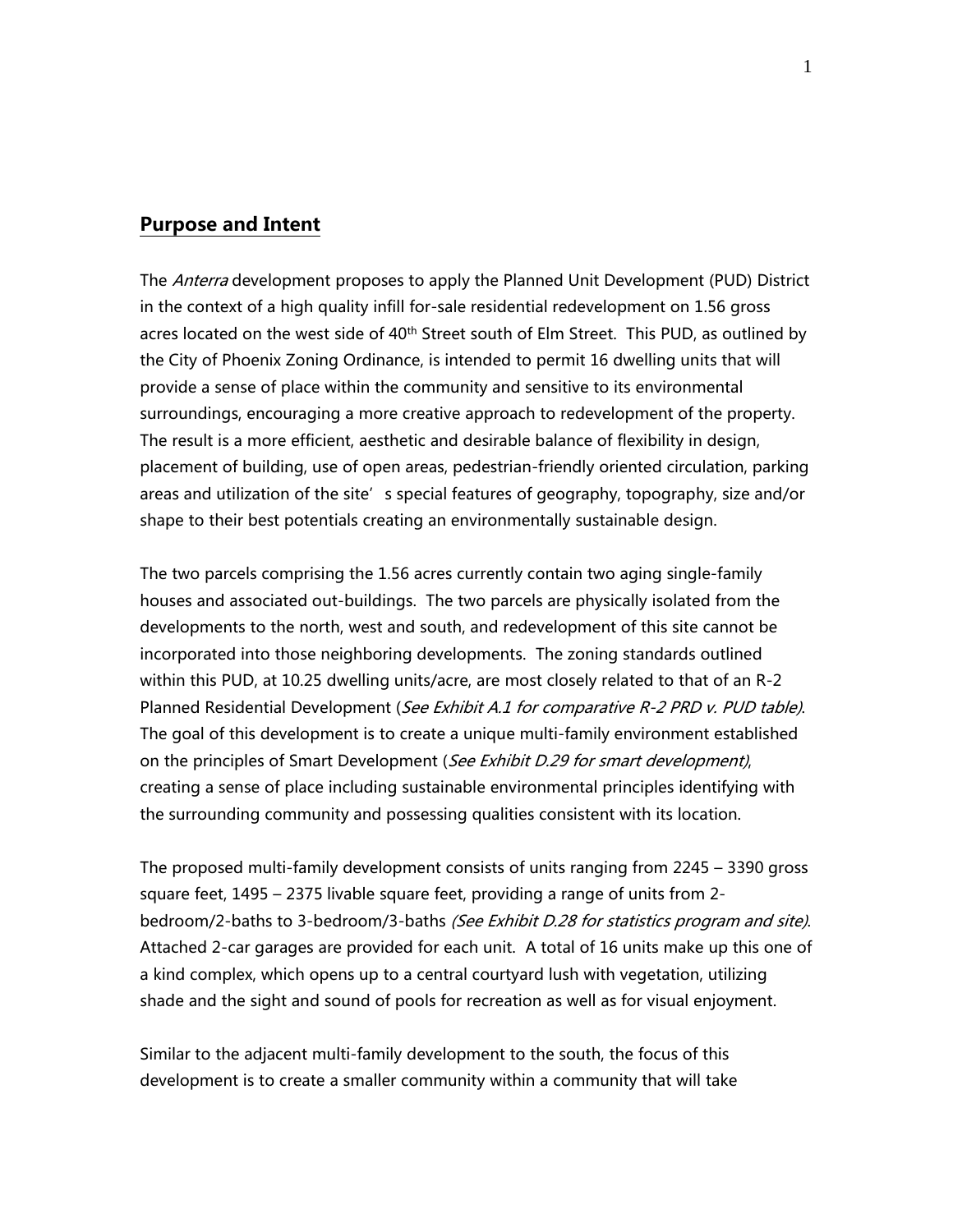advantage of the surrounding neighborhood amenities and promote pedestrian and bicycle use for frequenting the variety of dining, shopping and recreation opportunities available within one mile of *Anterra*. These characteristics reinforce the significance and appropriate application of this type of redevelopment in this location.

Redeveloping this site as two single family houses or even a small subdivision of single family homes would be a missed opportunity to embrace the value of sensitive and progressive development as proposed with this application to take advantage of the mix of land uses and mass transit access that effectively reduce dependence on automobiles for everyday essential needs. A great deal of effort is being placed on building configuration, orientation, material and design to incorporate energy conscious and environmentally sensitive practices while promoting the quality of the living environment.

(See Exhibits D.1-D.10 for vicinity & property, aerial, and site context maps, site photos, etc. and see Exhibits D.11-D.13 for site plan at each level)

### **Land Use Plan**

Located within the Camelback East Village, Anterra intends to integrate itself into this community and provide a transition from  $40<sup>th</sup>$  Street to the adjacent 1-2 story detached single-family residences in a complex similar to the Bridgewood community directly adjacent to the south. This development proposes a medium-density 2-story multi-family townhouse or townhouse-like condo development with 2 car garages, guest parking and a central common area intended to promote community interaction within the development, as well as within the Village.

(See Exhibits D.11 – D.13 for site plan at each level)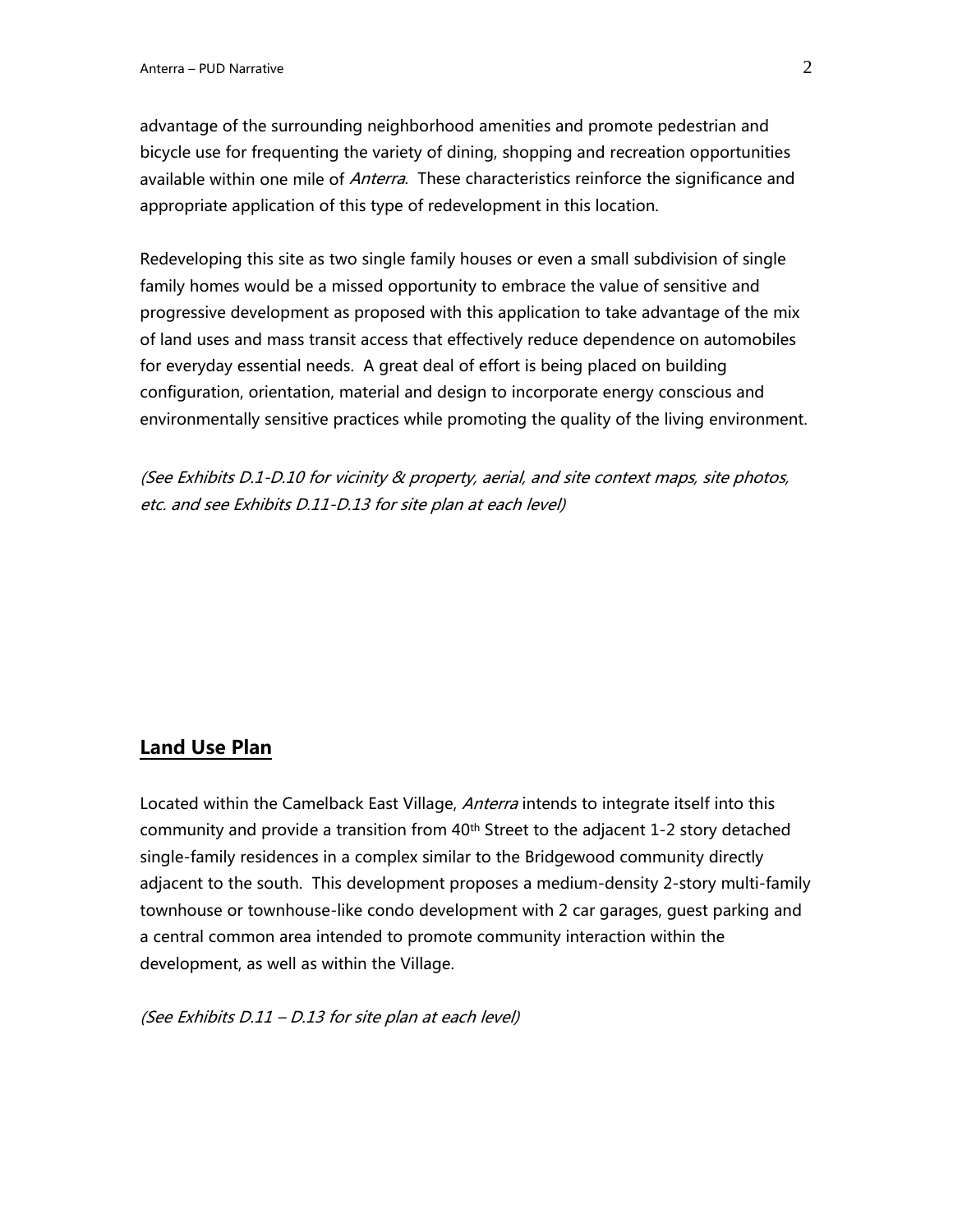# **Site Conditions and Location**

The properties total 1.56 gross/1.30 net acres located on the west side of  $40<sup>th</sup>$  Street, just south of Elm Street and 0.2 miles south of Camelback Road. A bus stop is located just south of the site on the east side of 40<sup>th</sup> Street across from the Bridgewood complex at the corner of Coolidge Street. The site is also within 1/4 mile walking distance to Campbell Street and the La Grande Orange grocery, a variety of restaurants, fitness and art galleries, as well as the canal to the east with biking, walking and jogging opportunities. The recreational activities at Kachina Park are only 0.6 miles to the southeast.

#### (See Exhibits D.5 & D.6 for context map and existing conditions map)

The natural topography of the site is relatively flat and slopes toward the west side of the property with a difference in grade of about 2 feet. A one-story house occupies each of the two properties. The south lot home has a rundown detached garage/shed. The landscape consists mainly of patchy grass, overgrown in areas and has an asphalt and gravel drive in modest condition. A 5-foot concrete masonry wall separates the south side of the property from the Bridgewood complex, and tall oleanders line the west property line providing visual privacy. A chainlike fence borders the other sides of the property and separates the north lot from the south lot. The north lot home is not in as much disrepair but nonetheless is in need of revamping. The landscape consists mainly of dirt and xeriscaping with a gravel circular driveway. Tall overgrown oleanders line the east entrance and provide privacy from the adjacent single family homes on the north and west side of the property.

#### (See Exhibits D.7-D.10 for site photo tour)

Currently the two single-family lots stand-alone and have no connection with any subdivisions within the neighborhood and no affiliation with the surrounding Village character. The isolation of the site further emphasizes the need for redevelopment as a PUD that will create a community within the greater Camelback East Village community.

(See Exhibit B for legal description)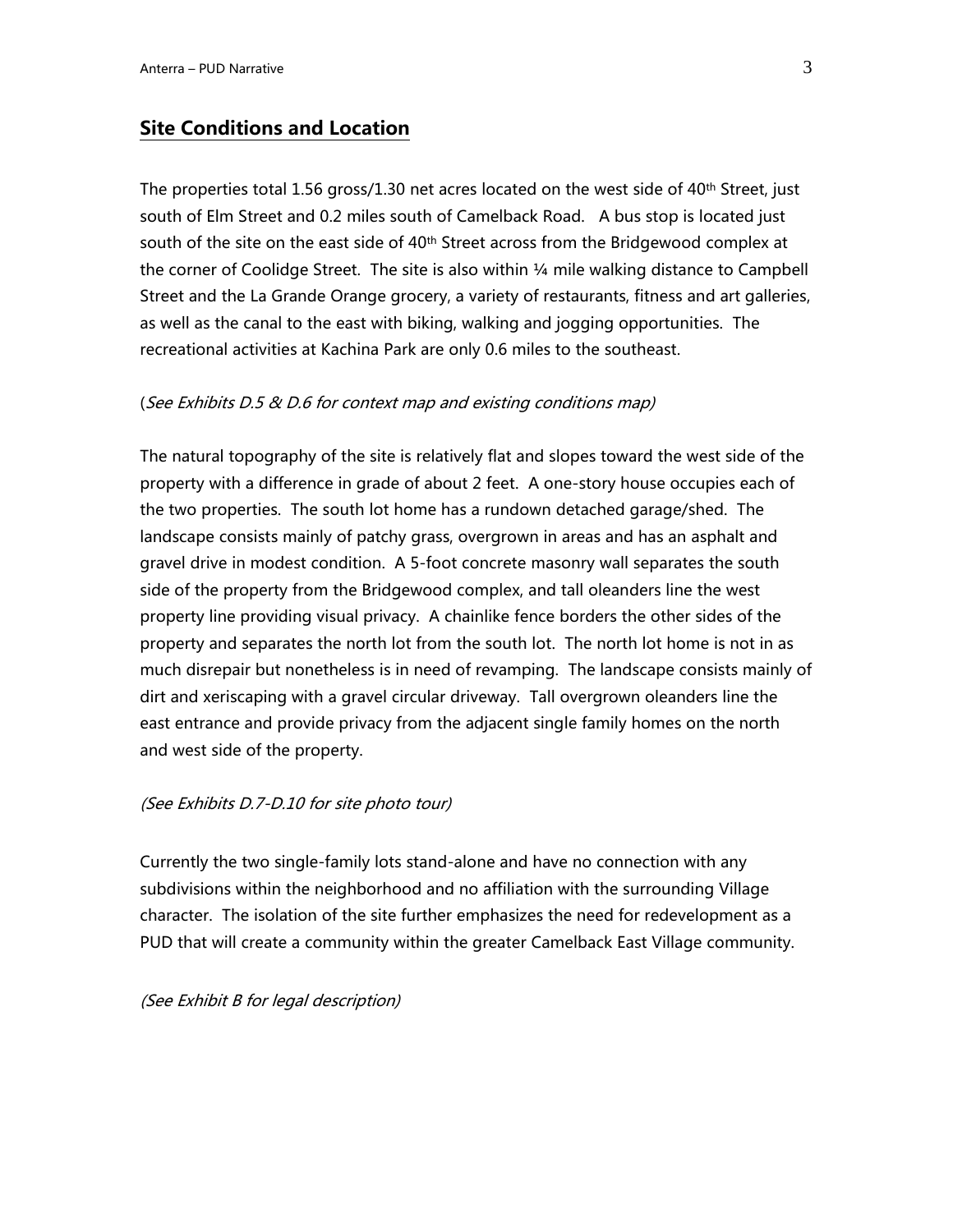### **General Plan Conformance**

Although the proposed PUD does not match the General Plan Map designation of Residential 3.5-5 dwelling units/acre, this is a relatively small redevelopment site, and Anterra meets and exceeds a variety of the objectives, policies, and design guidelines outlined in the General Plan, such as the following:

#### **Growth Area Element**

Goal 1 – Maintain high quality of life and economically healthy community By promoting infill housing to support central area employment centers and integrate land use to encourage transit planning, the proposed development creates a more desirable live/work community by reducing commute times and promoting pedestrian and public transportation. Its proximity to the major Central employment zones such as the Camelback Corridor and Gateway Center within the Camelback East Village, and being located within the Central commute zone, emphasizes the goal supporting a greater impact on the growth of the employment center and promotes the transit system as key to improving air quality and minimizing travel distances, thus providing a higher quality of life and healthy community.

#### **Land Use Element**

#### Goal 6 – pedestrian-oriented development

Focusing on the pedestrian, the project intends to enhance the pedestrian link between the development and the community and promote links to other areas of the Village within proximity of Anterra.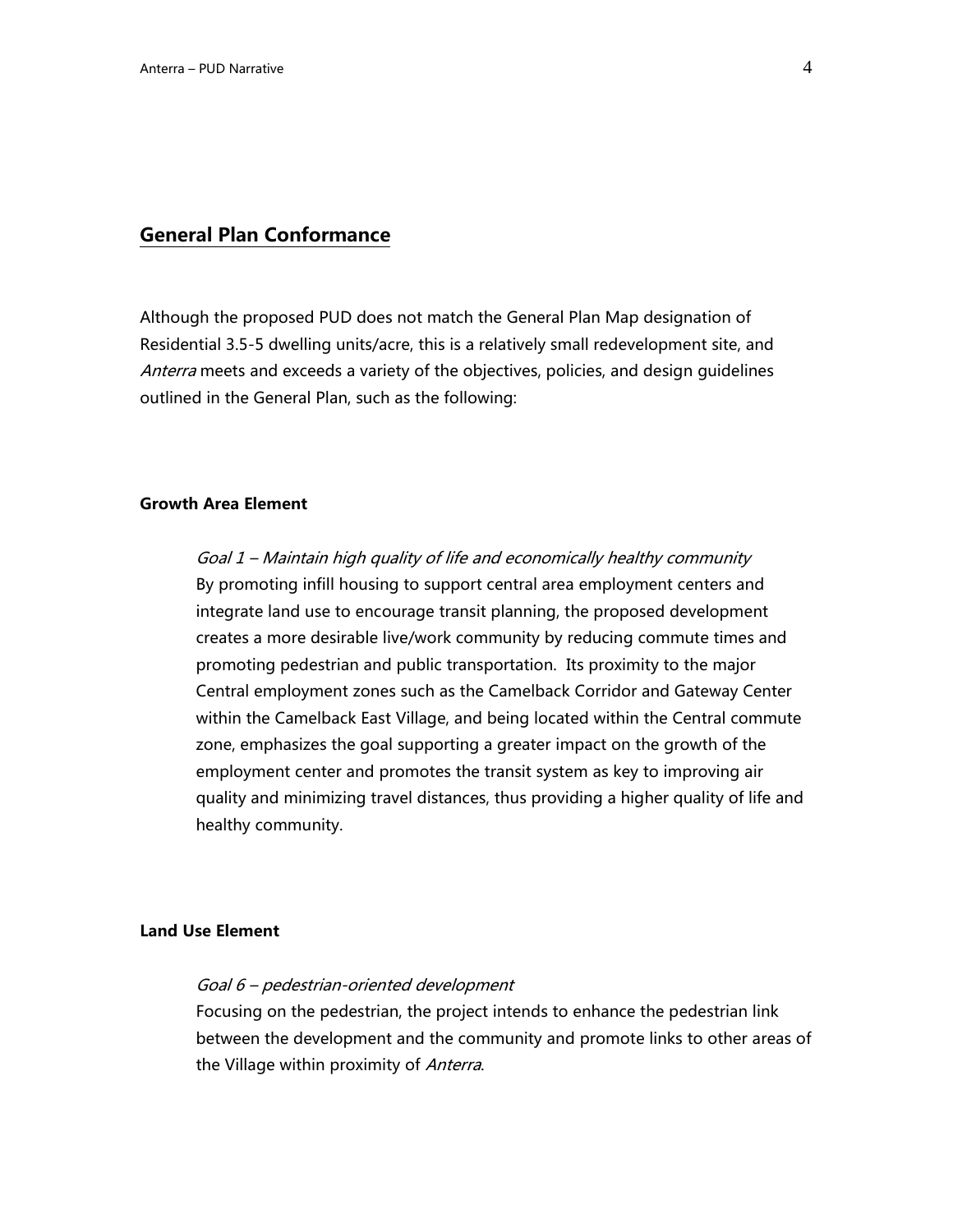#### Goal 9 – diverse housing mix

The proposed PUD provides a variety of housing within the Village by creating a new high-quality medium-density development. This development also provides more residents for embracing the opportunity to live and work within the Village and remain in the Village close to friends and families.

#### Goal 12 – enhance Village character

Having a central location within the Village, the proposed development maintains a residential use. The medium density multi-family development strengthens the diversity of residential options in the Village and the new construction provides enhancements of the residential areas.

#### **Circulation Element**

# Goal 3 – to encourage greater use of transit, reduce traffic congestion, improve air quality, and conserve energy

By creating a medium density infill redevelopment within walking distance of transit stops, the PUD encourages and promotes the use of the public transit system, thus reducing dependence on automobiles and potentially improving air quality and conserving energy.

#### Goal 3C – improving pedestrian and bicycle access to transit facilities

The proposed development has designed an environment that is more hospitable to both pedestrians and transit riders by providing a clear, convenient, visually distinguishable pedestrian access to the public way as a connection to the closest transit stop on 40<sup>th</sup> Street and Coolidge Street.

Goal 4 – Promote an increase in the proportion of short trips, social and recreational trips taken by riders and pedestrians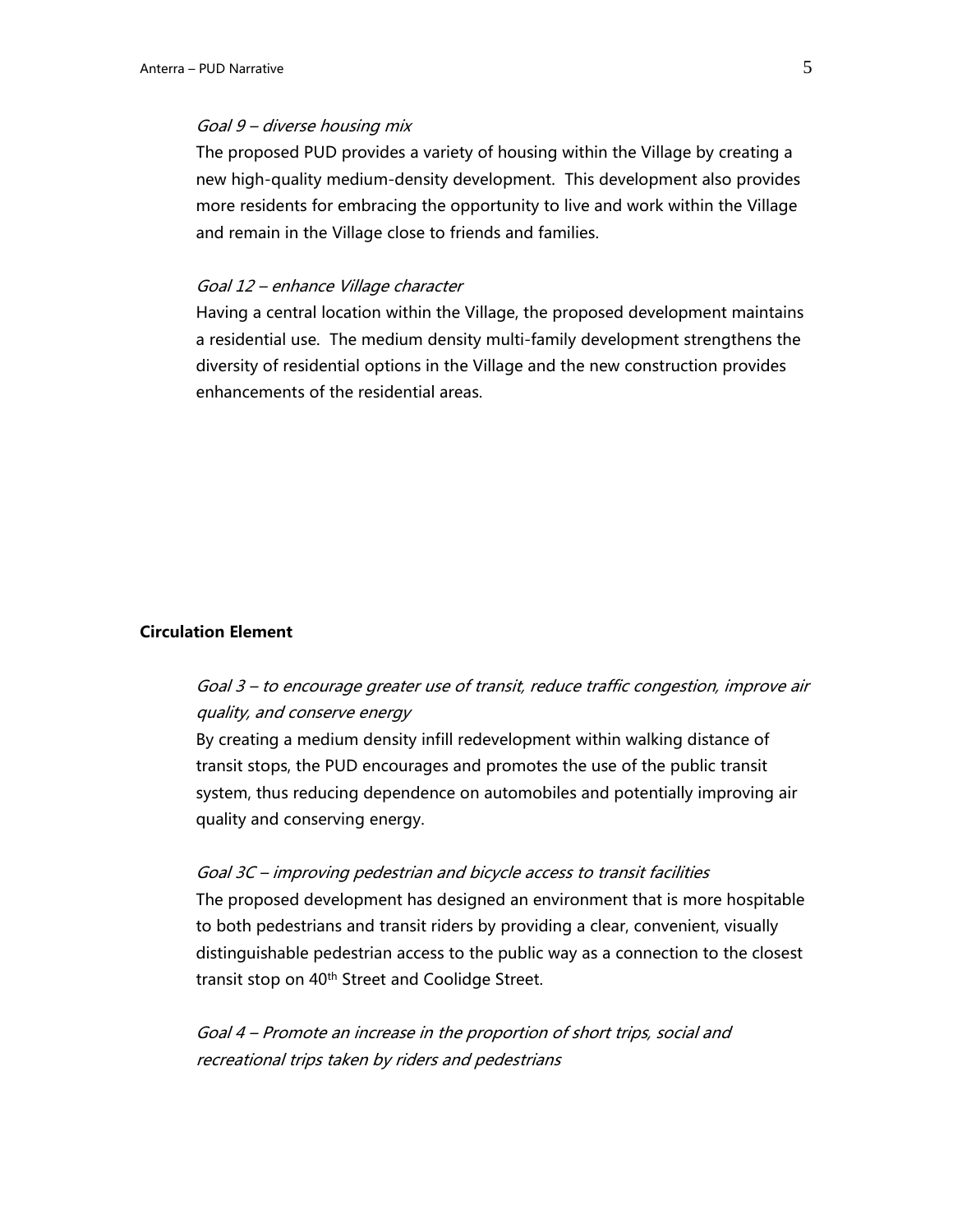The proposed PUD intends to promote alternatives for transit, thereby decreasing the number and length of trips due to proximities of commercial districts, and minimizing dependence on the automobile. Its location is within the recommended two miles outlined in the General Plan for bicycling and walking distances of frequented short trips to places such as the grocery store, movie rental, businesses, restaurants, recreational parks and the canal, which can help relieve roadway congestion for short trips. All of these Village amenities are within one mile of the project site.

# Goal 4A – pedestrian circulation: providing safe, convenient and enjoyable walking environment

The PUD outlines the proposed design to incorporate appropriate lighting for safety and providing a significant amount of the pedestrian paths to be equipped with shading devices and/or mature landscaping creating an enjoyable experience for pedestrians.

#### **Bicycling Element**

#### Goal 2 – increase bicycle ridership

With direct connection to the existing bikeway system, the development plans to promote bicycle use as an integral part of the complex providing guest bicycle parking and encouraging homeowners to utilize pedestrian and bicycle use.

#### **Housing Element**

#### Goal 2 –provide a diverse choice of housing

Promoting the live/work environment, the proposed development provides a diverse selection of housing within the Village by providing a medium density multi-family community that transitions to single-family and is adjacent to existing medium density multi-family housing. The development is also within reasonable proximity to Village Cores, further emphasizing the live/work environment.

#### Goal 6 – enhance the character of the urban village

The development intends to further emphasize the Land Use Element in Goal 12, Village character discussed earlier.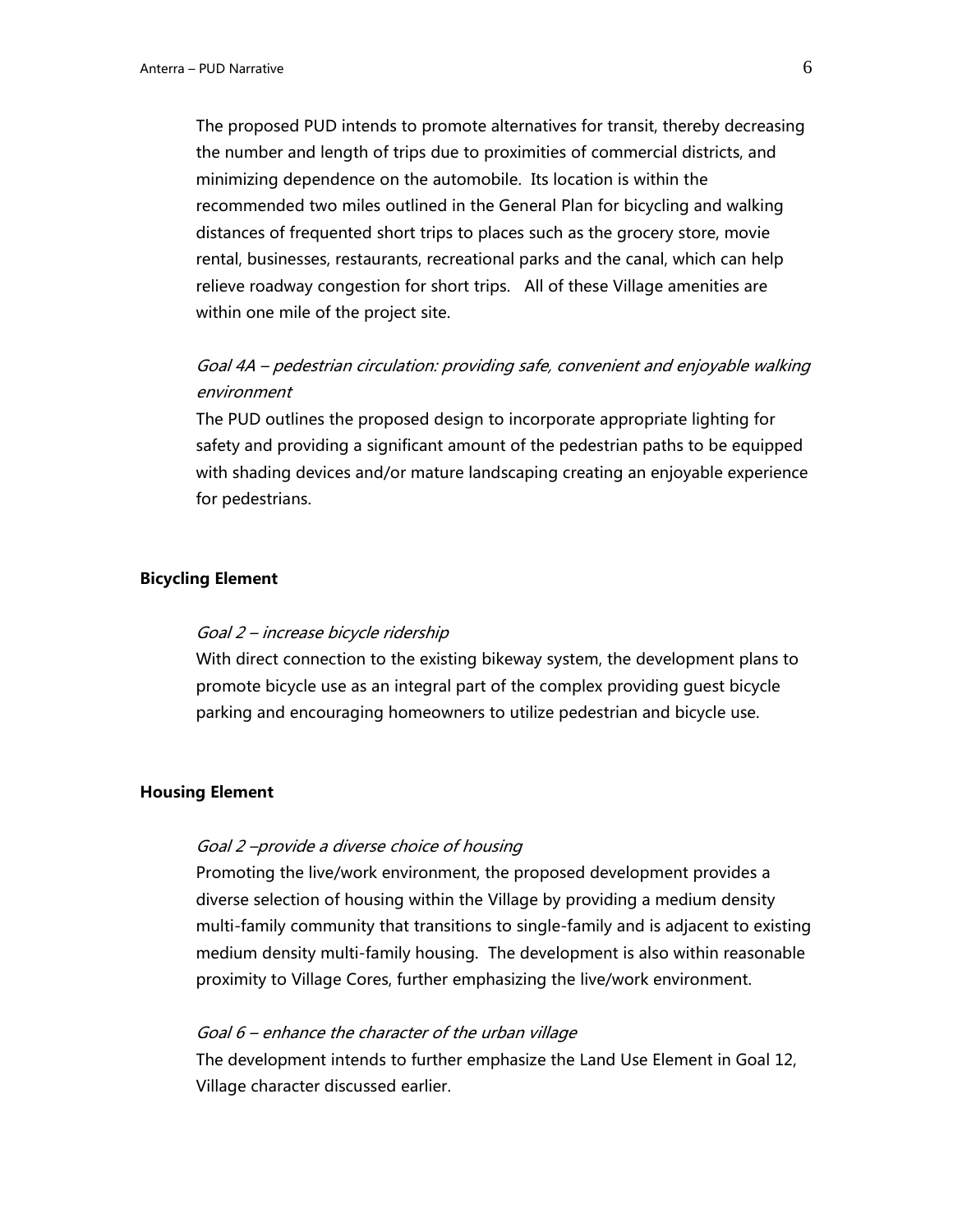#### **Neighborhood Element**

Goal 1 – safe, well-maintained, pedestrian-oriented, desirable places to live The proposed development emphasizes creating a sense of place reinforcing existing landscaping and character of the area, protects the views and privacy of adjacent neighbors, promotes community interaction through the intimately sized common area, promotes a connection among neighbors, promotes convenient pedestrian access to transit stops and other local amenities, provides visual interest and distinctive character by designing with ample movement in the facades, and creates a streetscape that is pedestrian friendly and not focused on the vehicle.

#### Goal 2 – compatible with existing uses

The proposed development intends to be sensitive to the existing uses by maintaining its use for "residential" and by creating a high-quality development that is design sensitive to the scale and character of the surrounding neighborhoods.

#### Goal 4 – character and identity

Through the use of creative and flexible design standards, varied architecture, streetscape themes, and clear entrance markers, the development intends to be sensitive to the unique character of the immediate surroundings.

#### Goal 5 – safe, direct and pleasant paths for pedestrians and bikers

A separate pedestrian and vehicular entrance is clearly defined. Through the use of shading devices, the pedestrian path has a direct link to the main entrance. The change in architectural materials clearly denotes pedestrian usage to ensure safety.

#### **Redevelopment Element**

Goal 5 – eliminate deterioration and blight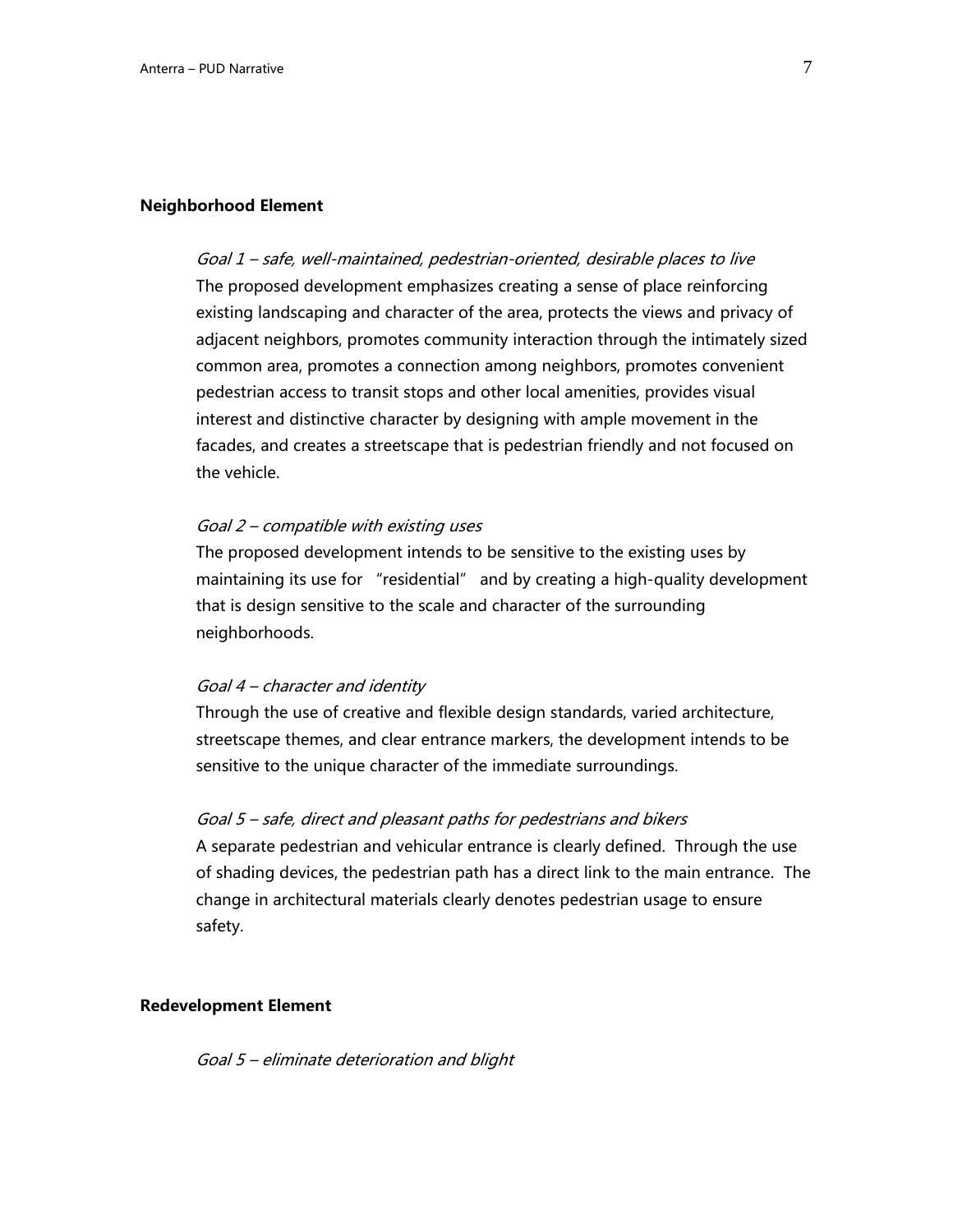The existing two single-family homes have deteriorated and are beyond the point of desirability. The innovative design of the proposed development will help strengthen and improve the neighborhood.

#### **Environmental Planning Element**

#### Goal 6 – encourage green building

The emerging design explores the use of energy and environmental green principles such as passive solar strategies, orientation of the building, use of shading devices, promoting recycling, mitigate flooding and erosion damage, reclamation of rain water and promoting alternative transportation use through a pedestrian friendly design in order to minimize potential negative impacts to the surrounding environment.

#### **Water Resources Element**

#### Goal 1B – Reclaimed water use

The PUD is to provide a form of rainwater harvesting, giving due consideration to water quality, public acceptability, cost, and reliability of service.

# **Zoning and Land Use Compatibility**

The two lots proposed within the PUD comprise 1.56 gross acres with single-family homes and outbuildings currently located on each lot. The lots directly adjacent to the north and west are zoned R1-10. Directly adjacent to the south is a PAD-10, 2 story multi-family development. The lots on the east side across 40<sup>th</sup> Street are also R1-10.

The site is isolated from and incapable of being connected to any adjacent development. A connection between the existing character of the two single-family houses to the surrounding neighborhood village is lacking, having no affiliation with any of the surrounding subdivisions. The two existing houses are also in need of revamping.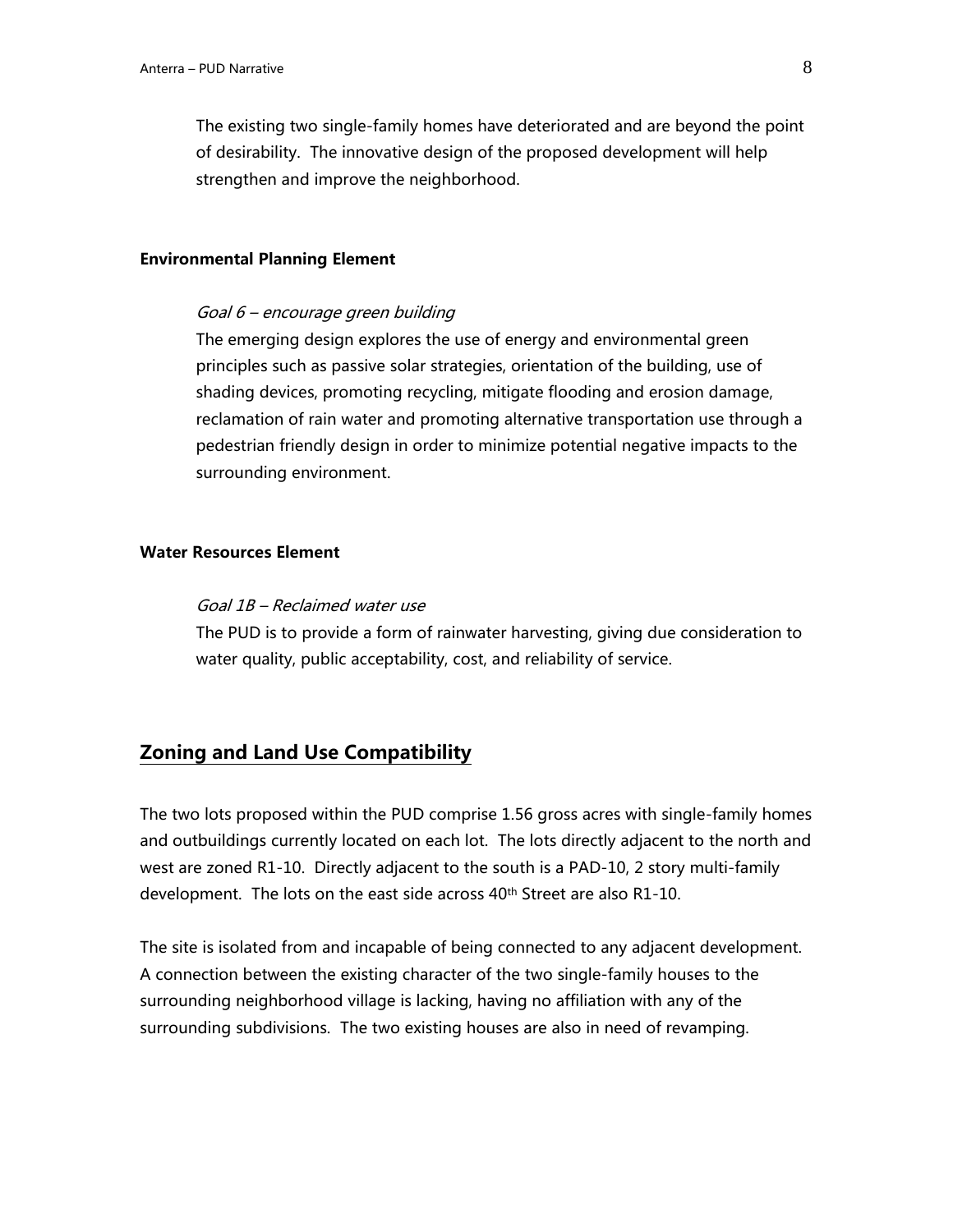As outlined in the *General Plan's Land Use element*, the Camelback East Village's prominent natural landmark closest to the proposed site is Camelback Mountain. Views to Camelback Mountain are taken advantage of from the roof deck terraces, as well as the upper level of the units along 40<sup>th</sup> Street.

This Village promotes strong neighborhoods with a balance of jobs, resident workforce and higher-density housing near employment and retail as is compatible with established neighborhoods. The policies on which the PUD focuses are diversity, redevelopment, pedestrian-oriented development, neighborhoods, infill, and Village character encouraging the design to promote a sense of place and community within the Village and the larger City.

The core component of the PUD focuses on a pedestrian-oriented land use and encouraging neighborhoods for residential areas in order to maximize the opportunities to live and work in the same or adjacent Villages. The neighborhood policies include a mix of housing types and densities that support a broad range of lifestyles. The PUD offers this mixture as well as enhances the character by providing a development compatible in scale, design and appearance. The proposed medium-density housing development has proximity to employment, shopping and transportation facilities to support and encourage pedestrian, bicycle and transit trips.

(See Exhibit D.11 Site Descriptions #2 for pedestrian entrance and #13-14 for pedestrian link)

# **List of Uses**

| <b>Permitted Use</b> | Residential multi-family                                                                    |
|----------------------|---------------------------------------------------------------------------------------------|
| <b>Temporary Use</b> | Storage incidental to a construction<br>project located on the project site<br>Sales office |
| Accessory Use*       | Surface Parking<br>Residential garages<br><b>Private Swimming Pools</b>                     |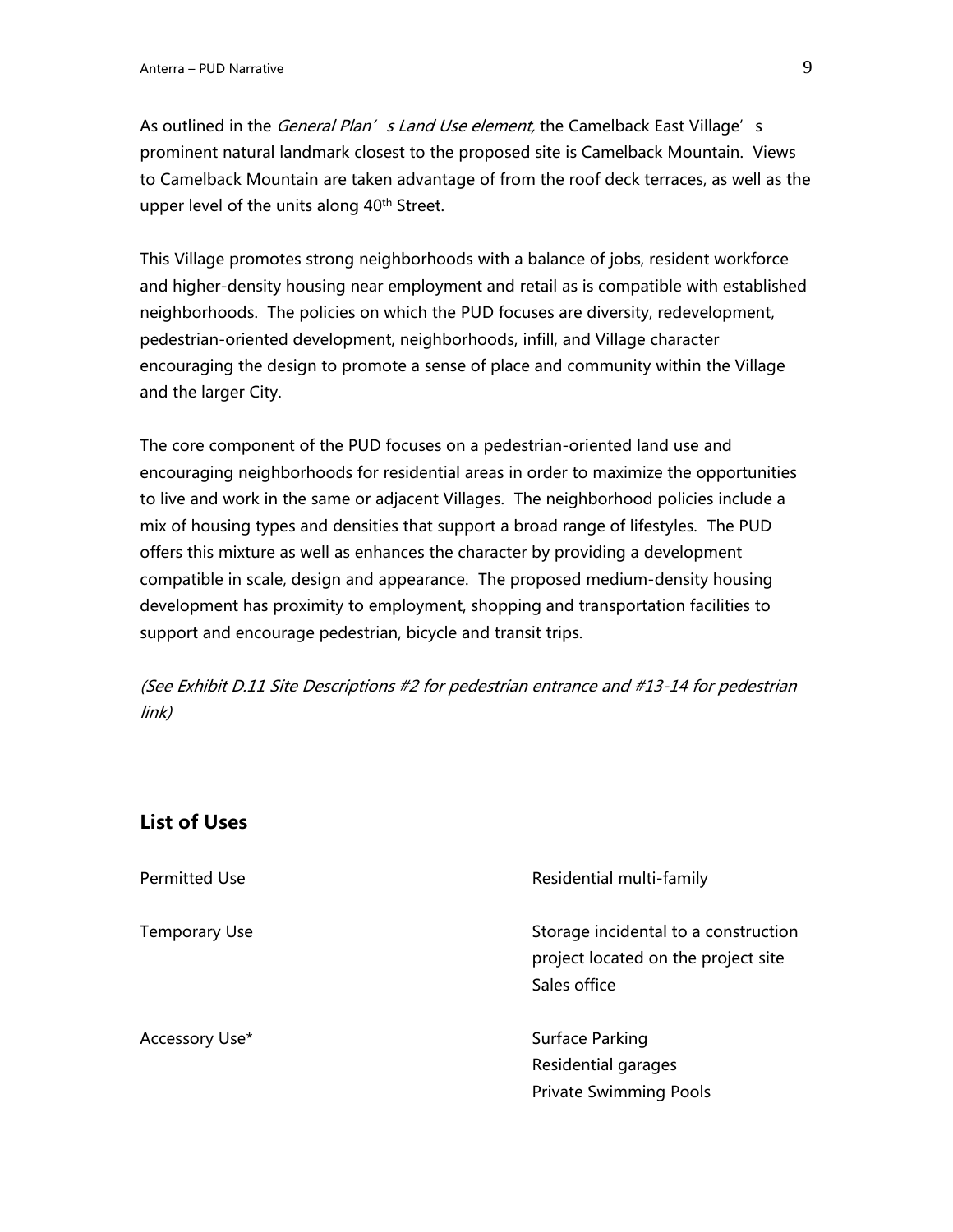Detached Accessory Structures

\*Detached accessory structures for open parking carports shall be setback five (5) feet and be limited to a maximum height of ten (10) feet, as approved by the Development Services Department.

# **Development Standards** (See Exhibit A.1 for PUD Table)

### **Residential**

| Minimum lot width/depth    | None                                                                                                    |  |  |
|----------------------------|---------------------------------------------------------------------------------------------------------|--|--|
| Density                    | 11units/acre, 10.25units/acre provided                                                                  |  |  |
| <b>Perimeter Standards</b> | Twenty (20) feet adjacent to a public street; this area                                                 |  |  |
|                            | is to be in common ownership; Fifteen (15) feet<br>measured from centerline of a fully dedicated alley. |  |  |
|                            |                                                                                                         |  |  |
|                            | If a fully dedicated alley does not exist, the setback                                                  |  |  |
|                            | shall be measured from the property line.                                                               |  |  |
| Landscape setbacks         | 20' front *1; 4' north *2; 5' west*2 and 5'                                                             |  |  |
|                            | south*3                                                                                                 |  |  |
| Height                     | 2 stories*4                                                                                             |  |  |
|                            | 25' average roof deck height                                                                            |  |  |
|                            | $26' - 29'$ top of perimeter parapet walls                                                              |  |  |
|                            | 30' & 31' maximum top of roof deck patio screen                                                         |  |  |
|                            | walls*5                                                                                                 |  |  |
|                            | 35' top of roof deck shade structures                                                                   |  |  |
| Lot coverage               | 45% maximum; 44% provided                                                                               |  |  |
| Signs                      | Comply with City of Phoenix Zoning Ordinance                                                            |  |  |
| Landscape Standards        | Comply with City of Phoenix Zoning Ordinance                                                            |  |  |
| <b>Common Areas</b>        | 5% minimum common area; 10% provided                                                                    |  |  |
| Parking                    | 2 enclosed garage spaces per unit                                                                       |  |  |
| Dwelling Unit/Multi-Family | 11 quest spaces*6                                                                                       |  |  |
| Projections                | An open projection may project to the property line                                                     |  |  |
|                            | on the northern side of the property for a maximum                                                      |  |  |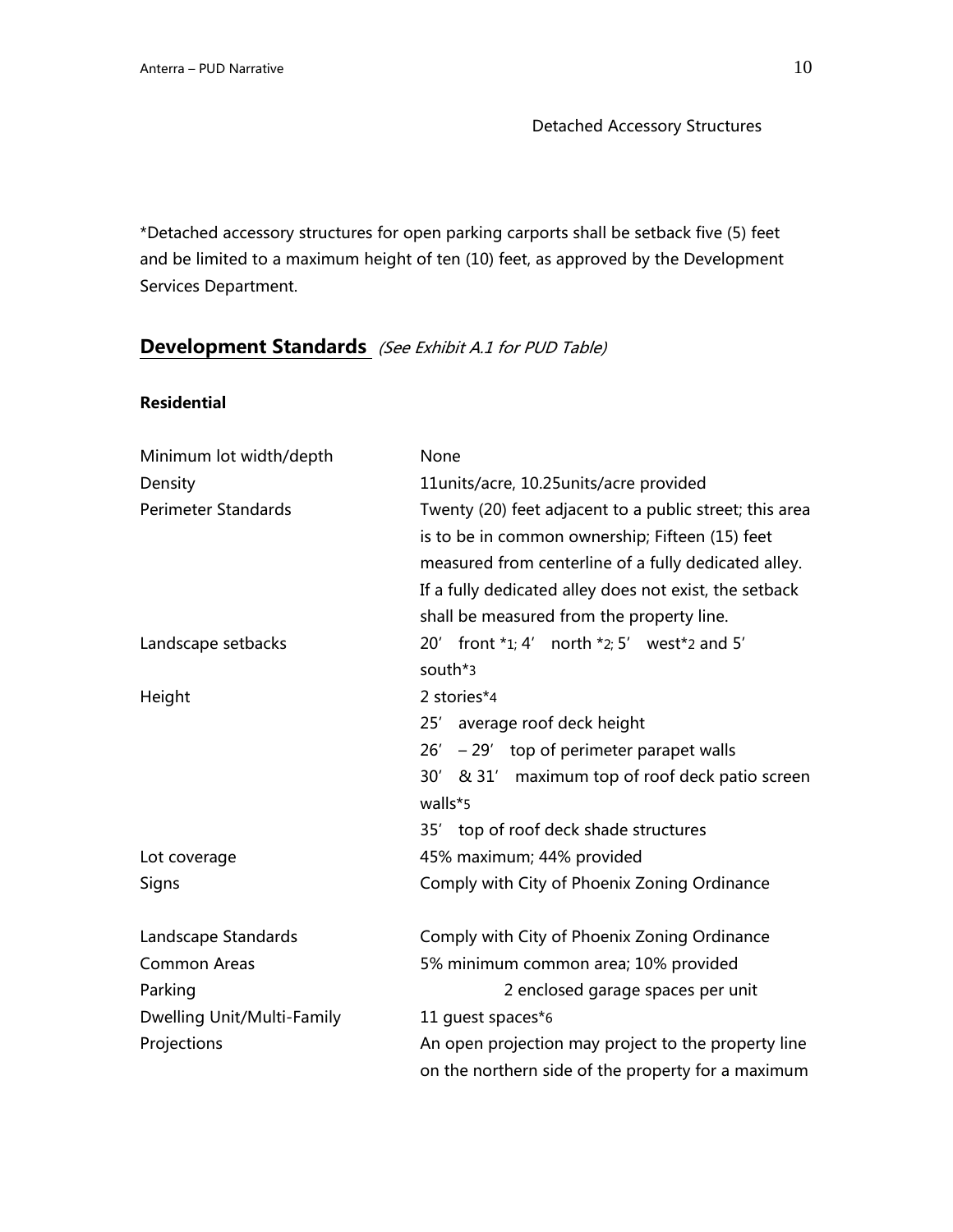length of forty (40) feet and a maximum height of fifteen (15) feet. Walls **A** water wall shall be permitted on the northern lot line for a maximum length of forty (40) feet and maximum height of ten (10) feet.

- \*1 Permeable driveway surfaces are permitted not to exceed 10 feet of encroachment in the front yard landscape setback for a length not to exceed 35 feet at the northeast drive court (subject to the Zoning Administrator's approval). An Art Form Fence varying in height not greater than 6 feet in the form of 2" square or round metal posts spaced 6 inches on center shall be permitted within the front yard landscape setback (See page 9 of PUD Narrative Design Guidelines Streetscape 3rd bullet point for rationale and Exhibit D.25 Design Element for illustrations)
- \*2 Pedestrian path and vehicle maneuvering area may encroach 2'-6" into the landscape setback at the north and west corner of the property.
- \*3 Guest vehicular & bicycle parking areas and emergency turnaround surfaces are permitted to encroach no more than 2' -6" within the south landscape setback provided that there is at least a 5-foot wall separating the parking from adjacent property, permeable surfaces are utilized and not to exceed a length of 15'. Guest parking spaces shall be a length of  $15' -6''$  plus being permitted to utilize the landscape setback for a 2'-6" vehicular overhang.
- \*4 Two fully enclosed stories plus roof deck patios and shade structures.
- \*5 31' areas are limited to north and northwest roof deck patio screens. See exhibit D.13 Roof Deck Level for locations and page 9-10 of PUD Narrative Design Guidelines Height, Bulk, and Area 3rd bullet point for rationale.
- \*6 3 additional guest spaces are being provided above what is the City of Phoenix's policy to provide 0.5 spaces per unit, which would total 8 spaces, one of which is accessible.

### **Amenities**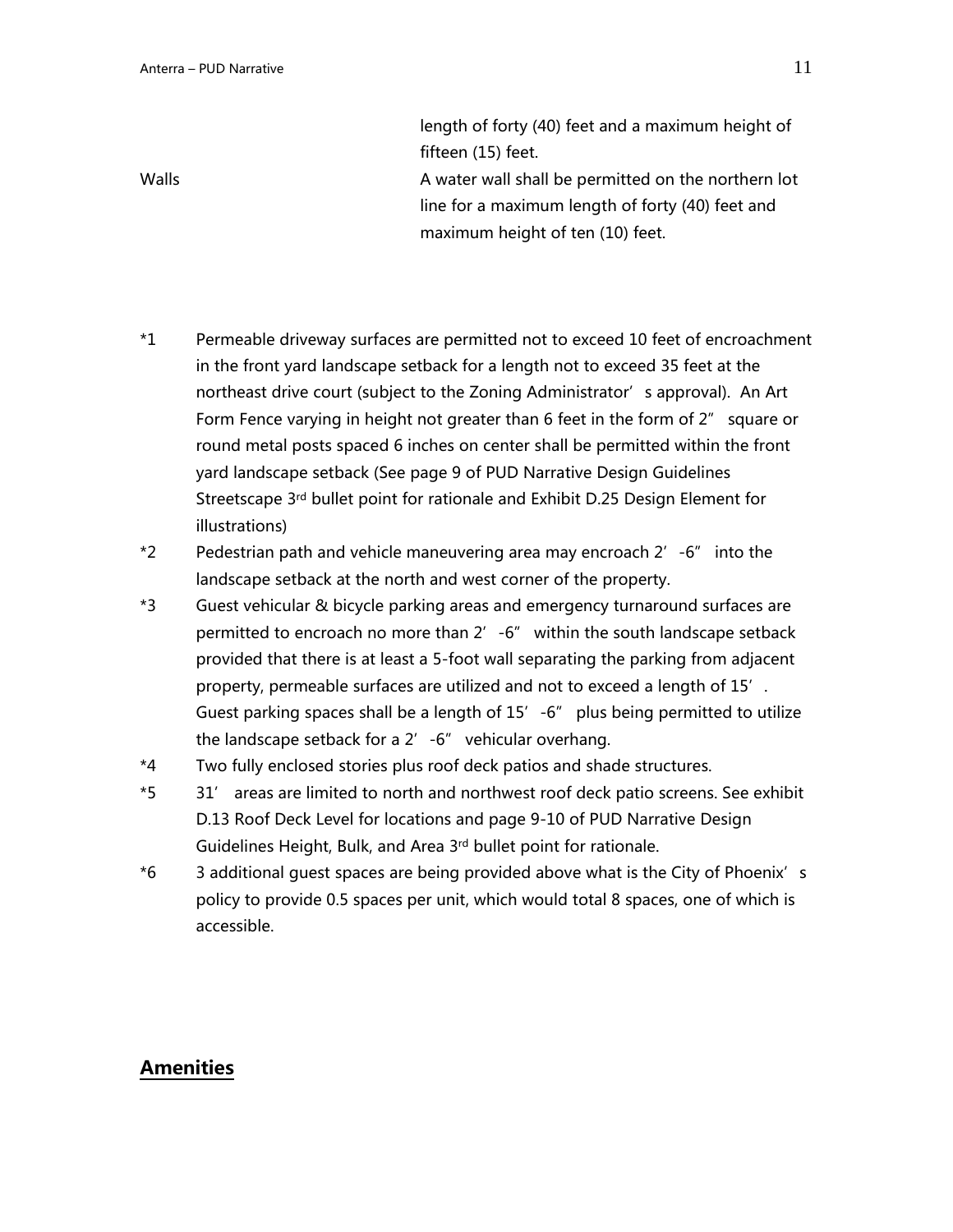The *Anterra* development will provide a quality presence, intended to enhance the special quality of the neighborhood and to reinforce the City of Phoenix' s progressive design objectives. The architectural character is intended to be progressive and dynamic, appropriate and complementary to the adjacent built environments, incorporating advanced and sustainable design features and materials.

This multi-family community creates visual interest through manipulation of massing, innovative textures, material and colors, building offsets, reveals, recesses, projection columns masonry and other architectural treatments. Distinct entry features are utilized by using trellises that not only provide shade but also direct pedestrians to the main entry and through the complex. The site is further enhanced with decorative signage and lighting.

The interior portion of the site creates a designed courtyard space at a more intimate scale promoting more community interaction and helps to encourage the use of the space with its public amenities (i.e. swimming pool, gathering and barbeque areas). Shading structures such as ramadas, trellis and fabric canopies as well as natural landscaping provides shade while the water features (pool, pond and fountains) not only provide aesthetics of sight and sound but thermal comfort as well. These water features are incorporated into locations of pedestrian activity for purposes not only of thermal comfort but also for potential water reclamation.

### Architectural and Design Features

- Provide area within the common space for gathering and a barbeque area. Along property wall at the gathering area provide an approximately 10ft high water wall feature to provide sound and privacy to adjacent neighbors to the north. (R)
- Provide shading devices along pedestrian paths consisting of but not limited to ramadas, trellis' and fabric canopies (R)
- Provide water features that consist of but are not limited to fountains, a swimming pool, and pond to provide thermal comfort and sound. (R)

(See Exhibit D.26 Site Element – vignette for gathering area illustration)

# **Design Guidelines**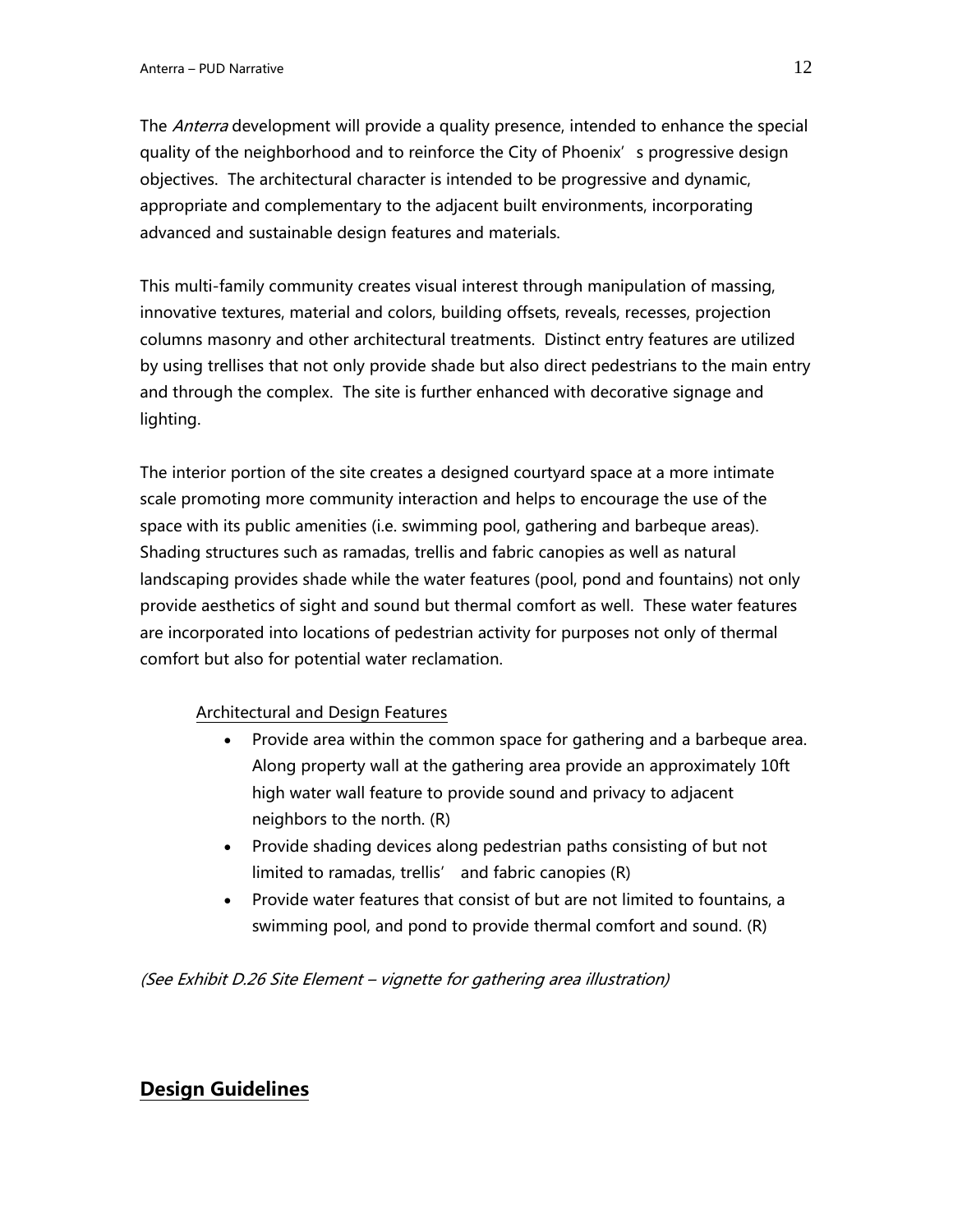The design guidelines and standards outlined within this PUD reflect the desire for a heightened quality of materials, pedestrian-oriented access and use, sustainable design elements, and architectural character of the Camelback East Village District. The general guidelines outlined in the City of Phoenix Zoning Ordinance shall apply. If the guidelines outlined here within this section conflict with the City of Phoenix Zoning Ordinance, the guideline requirements of this PUD shall prevail.

#### **Site Development**

#### Streetscape

- Provide site wall enhancements within the front yard setback along  $40<sup>th</sup>$ Street not to exceed 45 feet in length without an architectural enhancement through the use of staggering segments of the wall, change in material, height and/or depth. (R)
- Provide landscaping between public sidewalk and site walls within front yard. (R)
- Provide decorative sculpture fencing not greater than 6 feet in height in the form of 2" round or square metal posts spaced 6 inches on center and provide landscape berming within the front yard to create a barrier from the public right-of-way along  $40<sup>th</sup>$  Street. (P) Rationale: Provide a level of security and privacy for the units with frontage on 40th Street yet still allow for views into the site.
- Provide a clear pedestrian entrance and link from street to main entry of the facility. (R)
- The pedestrian entrance and link is located along the north side of the east-west driveway and extends in a well delineated and partially shaded environment from the main entrance to the center courtyard. (R)
- Ways to enhance pedestrian link include:

Use of permeable paving treatments with use of accent paving (P)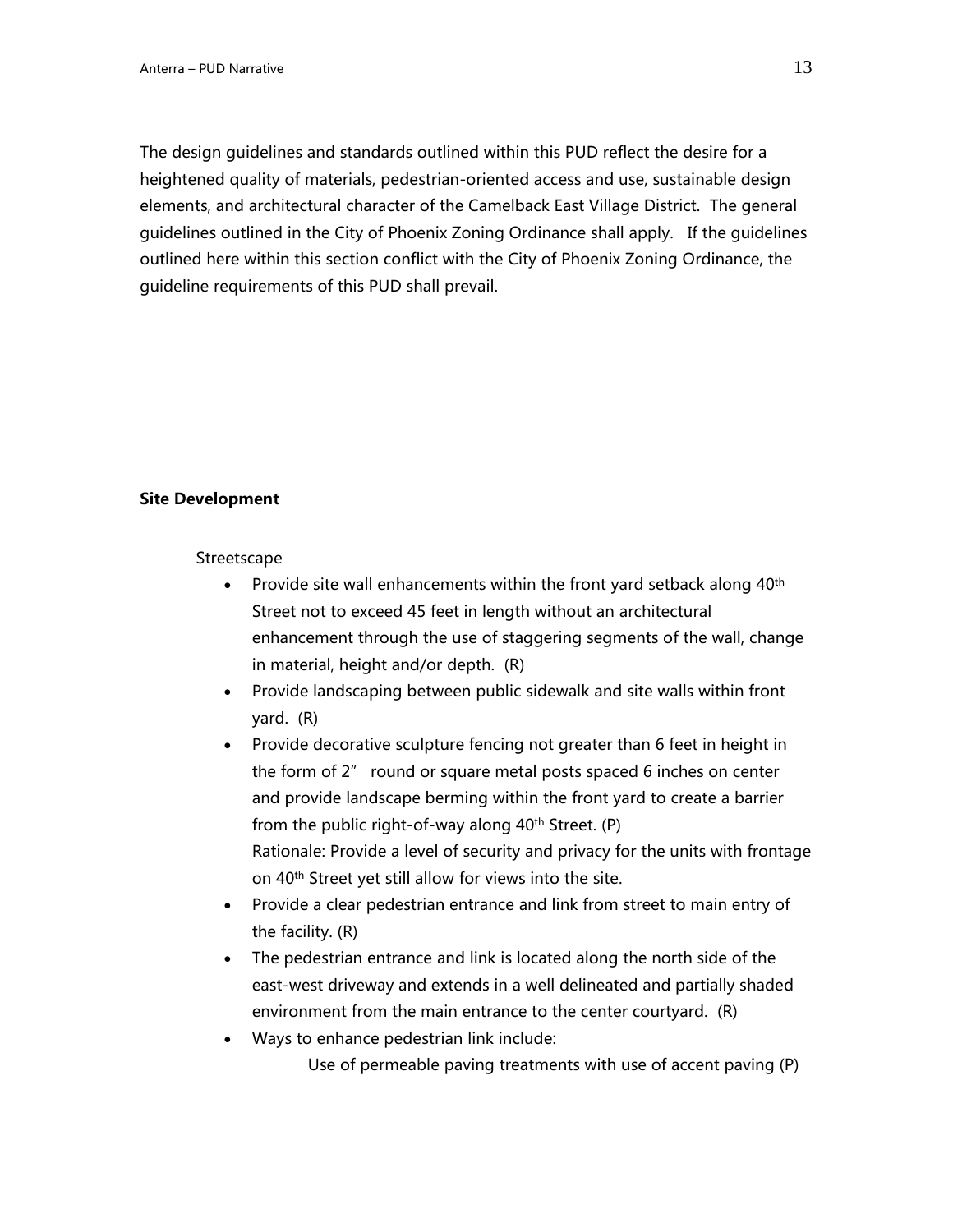Use of accent design features to utilize shade covering along paths

(P)

Use of site walls complying with City of Phoenix Ordinance

### Parking/Circulation

• Provide alternative paving surfaces (subject to the Zoning Administrator's approval) for all or portion of the private shared driveways and guest parking spaces. (R)

Types of permeable paving surfaces to choose from:

- Use of porous asphalt
- Use of porous concrete
- Use of open-jointed blocks (concrete or stone units; optional

### interlocking)

• Provide pedestrian paths with accent treatments for all like features, such as crosswalks, intersections, and borders. (P)

### Open Spaces

- Provide no less than 10% for common spaces and incorporate enhancements such as water features, shade from landscaping and shading devices, private pool and gathering areas. (R)
- Provide common spaces focused toward a sense of community and a scale appropriate for pedestrian interaction. (R)

(See Exhibits D.14 & D.21 for landscape plan and landscape imagery) (See Exhibit D.11 Site description #2 for pedestrian entrance and #13-14 for pedestrian link)

(See Exhibit C A-6 – A.8 for Auto Maneuvering studies)

# **Building Design**

### Placement and Orientation

- Design shall focus toward sustainable applications with respect to climate conditions. (R)
- Garage door orientation towards  $40<sup>th</sup>$  Street is required to have minimal appearance from the street. Garages shall be varied in orientation to face north, south and east, and shall provide upper level overhangs generally as shown on Exhibit D.11 Site Plan. (R)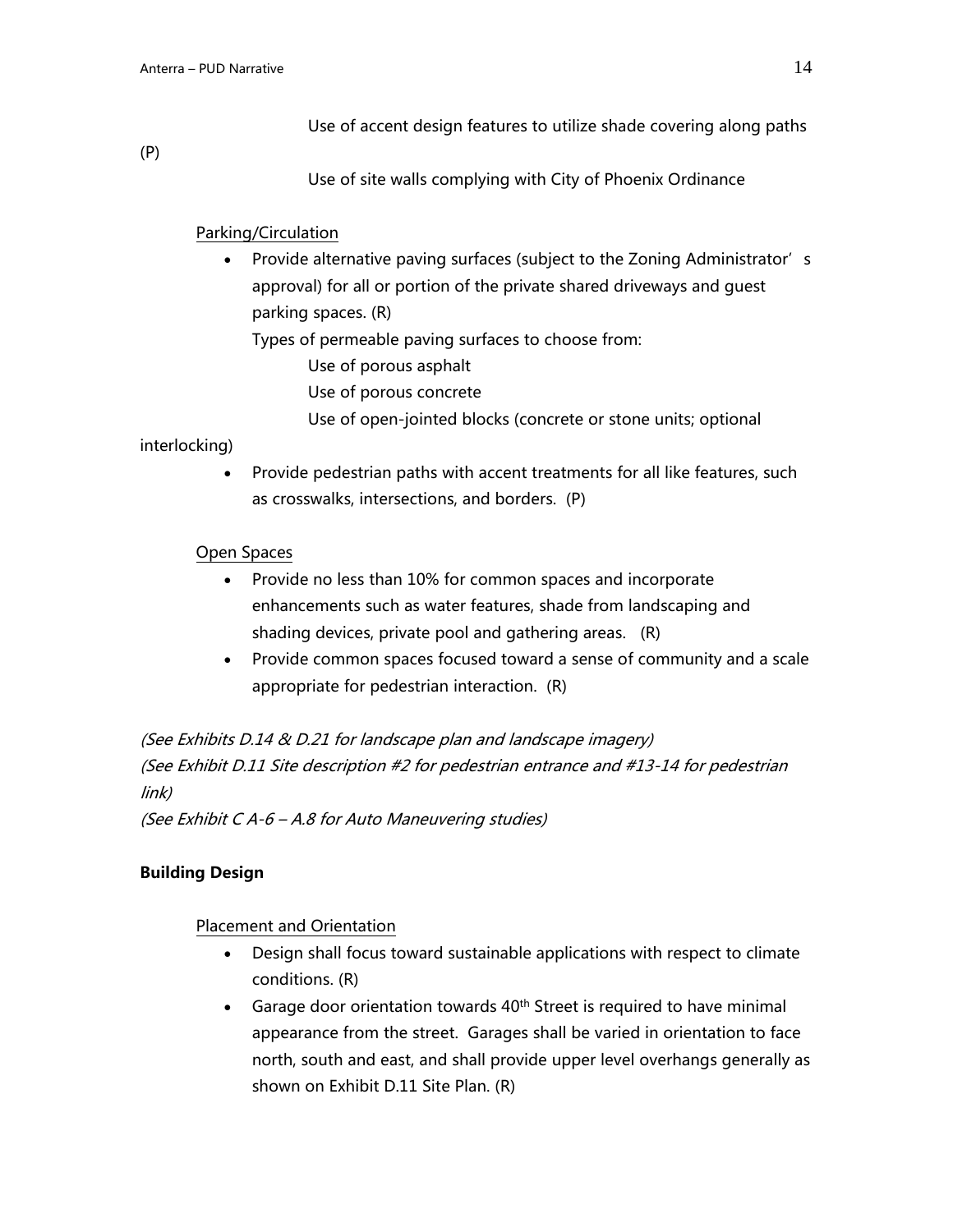### Height, Bulk, and Area

- Building design shall respect adjacent buildings with regard to scale. A portion of the roof top area shall be habitable by utilizing shade and green roof gardens. (R)
- Roof top decks shall be arranged to not impact the adjacent properties' privacy and be oriented toward the central common area to insure privacy of *Anterra's* surrounding neighbors. (R)
- Roof deck patios directly adjacent and closest to the north and west properties shall be constructed with solid screen walls that extend 72 inches (6 feet) above finish roof deck. All other perimeter roof deck patio screen walls shall be constructed with a variety of design materials such as landscaping, trellis screens, solid walls and louvered walls that extend 60 inches (5-feet), but not screening the interior courtyard of *Anterra*. (R) Rationale: Locations of 6 feet solid screen walls (at 31' total) are discontinuous sections located along the north and northwest property lines only and do not extend for a length greater than 40' to provide additional privacy for the adjacent properties.
- Parapets and extensions in addition to the overall building height shall not be permitted unless greater height is needed to screen or shade roof decks and/or mechanical equipment provided that the above does not exceed a height greater than 6 feet above the allowable building height. (R)

### (See Exhibit D.27 for site section & images)

### Architecture

- Provide continuity of design architectural theme with features including materials, finishes, and geometries to encourage visual interest. (R)
- Building facades shall be designed to provide a sense of human scale and clear architectural articulation through the use of change in wall plans, projecting or recessed architectural elements and varying rooflines. (R)
- Implement strategies to reduce the 'heat island' effect. (R)

### Building Elements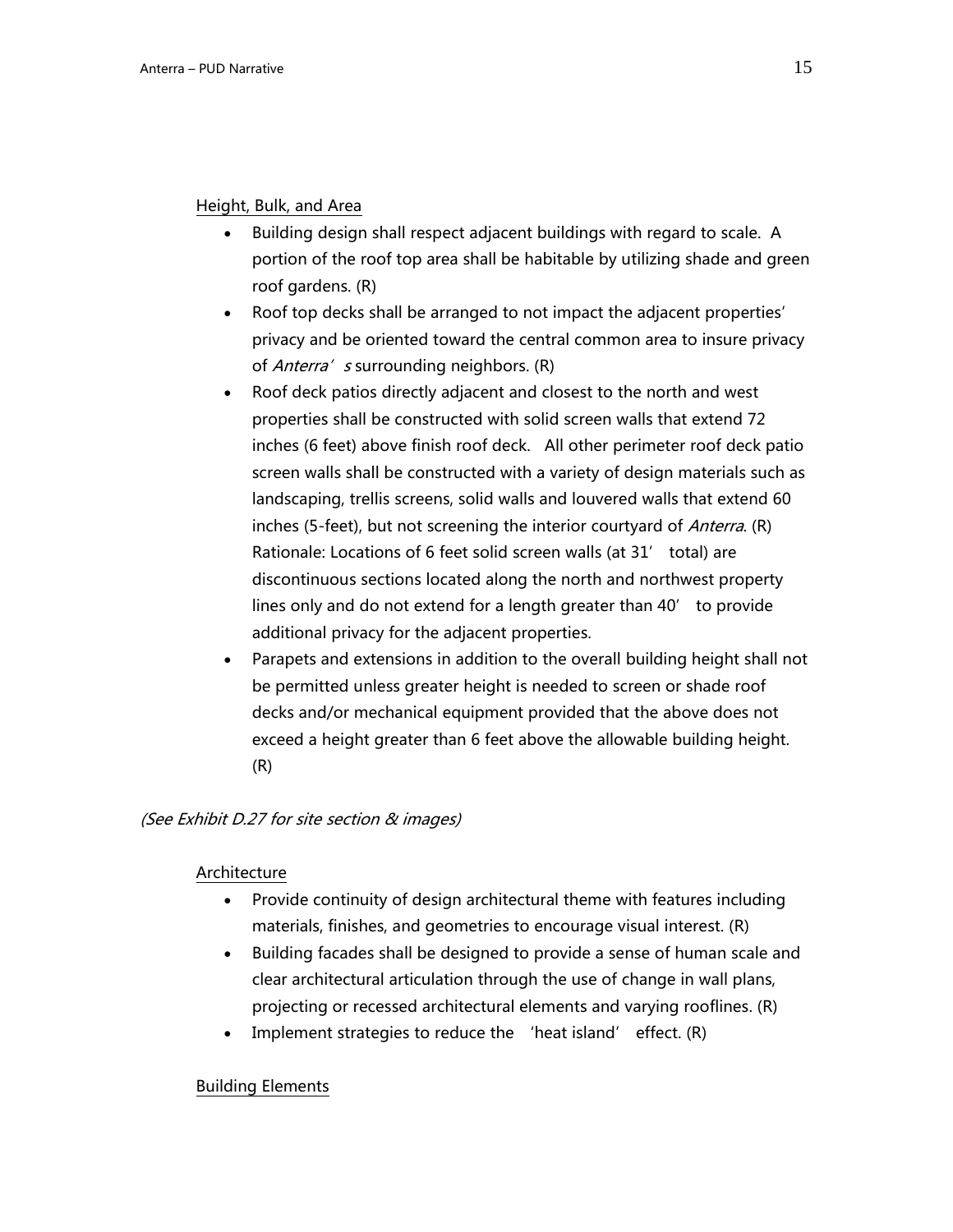- Exterior wall surfaces shall incorporate but not be limited to masonry and stucco. (R)
- Glazing shall be double pane low-E with a percentage of appropriate reflectance. (R)
- Roofing for flat or low slope roofs shall be light-colored in order to implement strategies to reduce the 'heat island' effect. (R)
- Canopies, trellis and awnings shall be provided over a significant amount of the pedestrian paths and incorporated into the design of the building. All canopies shall have a minimum height clearance of 8 feet over pedestrian areas. (P)

### Colors

• A variety of earth tones complimentary to the desertscape and surrounding Village character shall be implemented to create visual interest and differentiate materials and dwelling units. (R)

(See Exhibits D.15- D.24 for elevations, renderings and design imagery)

# **Shade**

A minimum of 75% shade (based on Summer Solstice, noon) on all public sidewalks and private walkways shall be provided by means of vegetation (at maturity) or shade structures or a combination of both. The developer will also provide a combination of shaded and open areas. A minimum of 50% of the landscaped common area will be shaded. (R)

# **Signs**

Signage shall comply with the regulations applicable to the City of Phoenix Zoning Ordinance.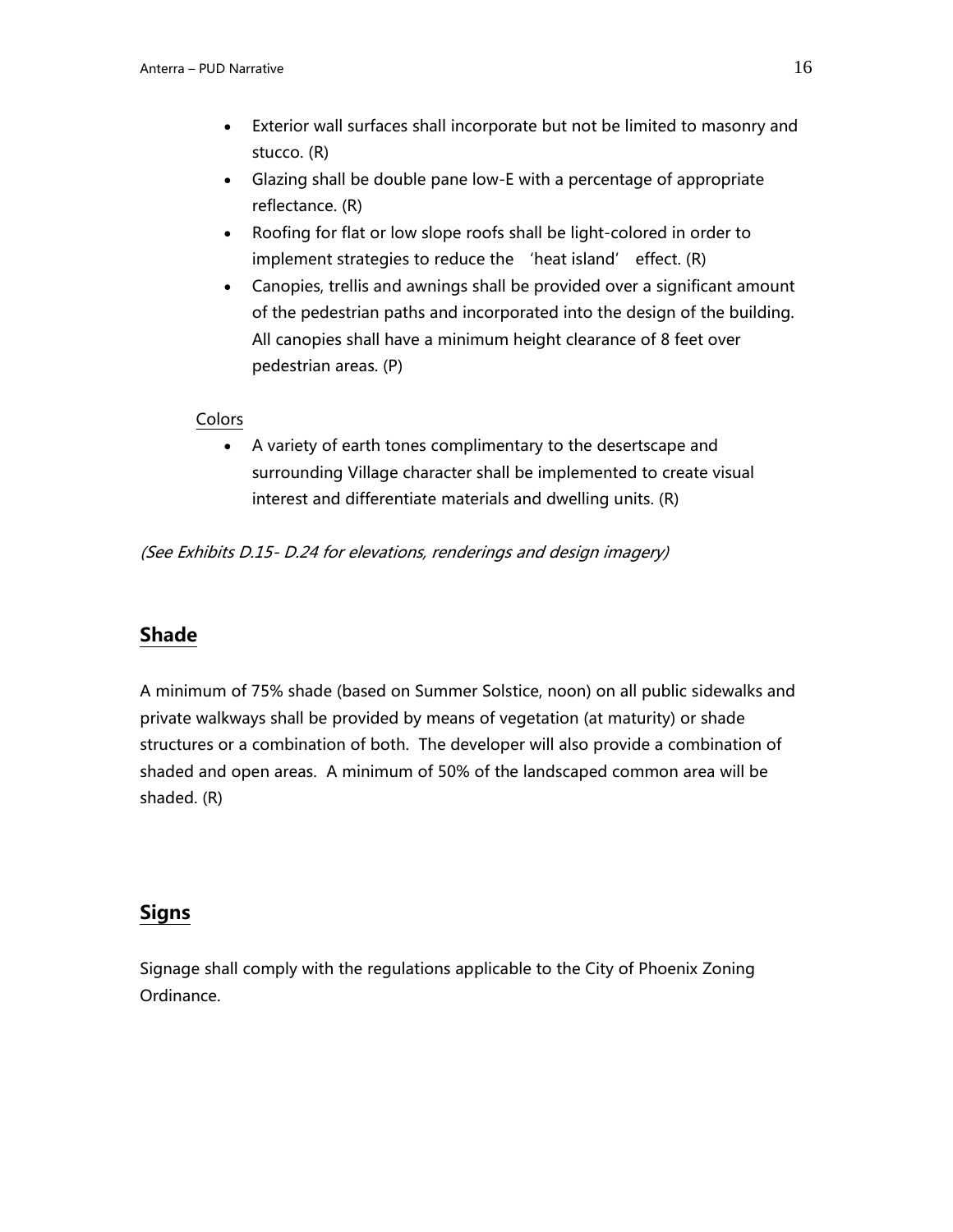# **Lighting Plan**

Lighting shall comply with the regulations applicable to lighting in the City of Phoenix Zoning Ordinance and in accordance with industry standard guidelines such as ASHRAE/IESNA. The goal shall be to promote energy efficiency through sustainable applications and integrate the lighting design with other features such as landscaping, architectural design, signage etc. A photometric study shall be submitted to the Development Services Department as required.

# **Sustainability Standards**

The emerging design explores the use of energy efficient and environmental principles in order to minimize potential negative impacts from or to the surrounding environment. Examples include broad, expansive overhangs appropriate for controlling direct summer sun and the use of fabric tensile structures providing filtered daylight spaces and channeling pedestrian traffic throughout the exterior common areas of the facility as well as the roof top terraces. These shading devices not only provide thermal comfort for users but also reduce the 'heat island' effect.

The building orientation plays a key role in utilizing passive solar strategies and energy efficiency techniques. The development is oriented to the south with the large expanses of glazing at the main entrances to each unit directed to the north and utilizing natural day lighting techniques. Solar tubes allow the design to promote natural day light into the interior spaces within each unit that have limited area of view toward the exterior.

Water ingenuity through the use of rain water harvesting from the roof, xeriscaping and use of native vegetation, underground site retention and permeable surface applications in certain areas all play an important role in protecting the site, conserving water and reducing run off.

Alternative transportation is another sustainable aspect Anterra intends to promote. The site has proximity to commercial districts, park systems, canal trails as well as existing bike paths and access to nearby bus stops aids to help create a pedestrian friendly environment.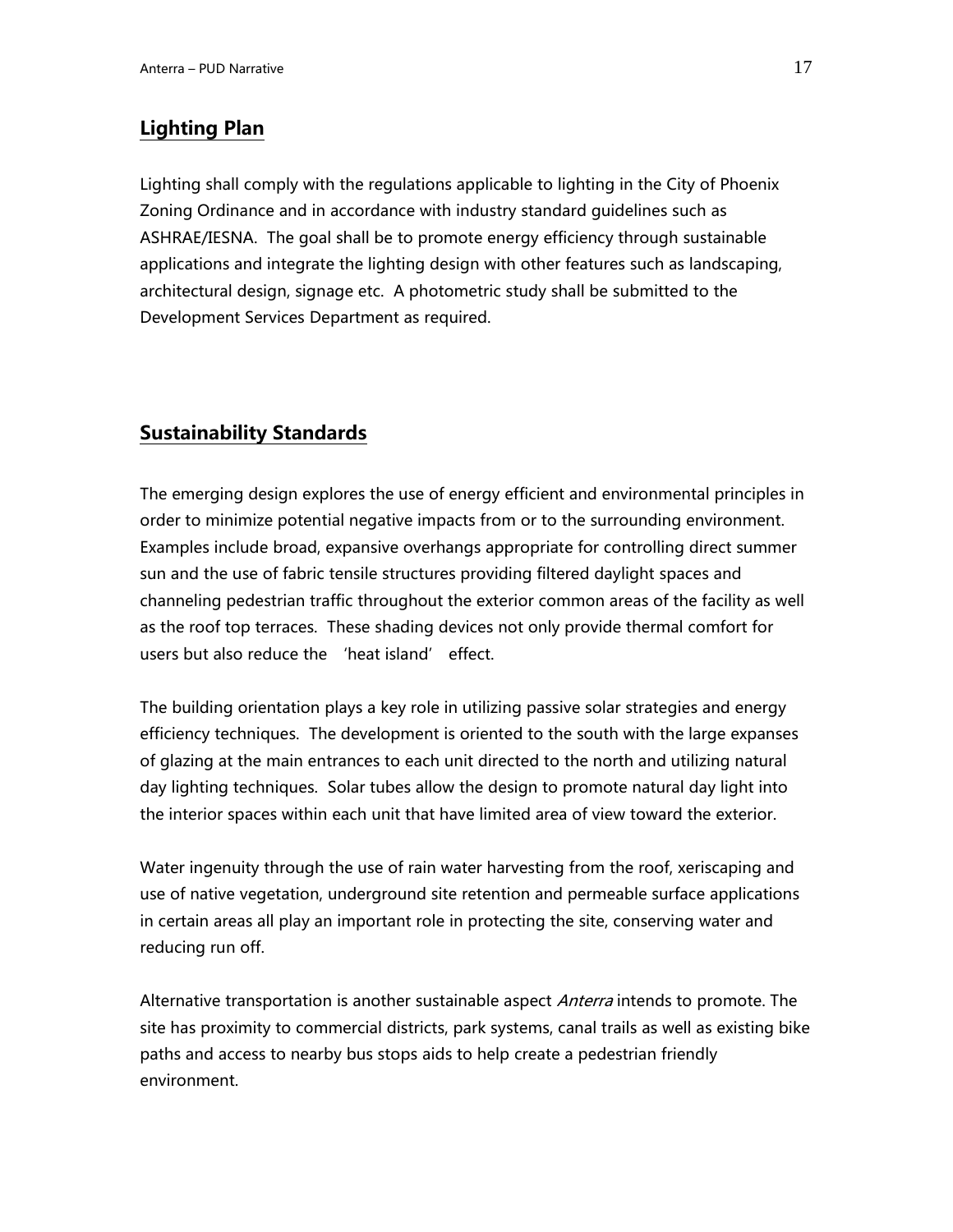Finally, Anterra intends to connect with the surrounding communities by providing a mixture of housing types within the neighborhood, promoting positive development, reinforcing the health and integrity of the environment, and promoting a sense of community focusing on a pedestrian friendly environment.

### **Infrastructure**

#### **Circulation**

The main entrance to the proposed development is located on 40<sup>th</sup> Street. A shared private access way wraps around the perimeter of the site (east, south and west sides) directing the homeowners to their drive court and garage. In addition to the 2-car garage provided with each unit, guest parking is provided at the south end of the site adjacent to the main entry drive and to the main courtyard entry into the facility.

The site is clearly denoted with a sculptural fence and undulating low decorative site walls along the public right-of-way and sidewalk on 40<sup>th</sup> Street. Pedestrian access is defined on the north side of the vehicular entrance with an opening in the decorative site walls and an overhead trellis feature. This trellis feature is used in sections not only to provide shade for pedestrians but also to link the path to the main entrance into the courtyard.

The closet bus stop for public transportation is located within roughly 175 feet from the main entrance to the south on the east side of 40<sup>th</sup> Street. By encouraging alternative modes of transportation such as walking, bicycling and bus use, the additional site traffic demands for the proposed medium density residential development are not expected to generate a significant impact to the 40th Street traffic.

(See Exhibit D.11 for site plan ground level)

#### **Grading and Drainage**

Onsite drainage is accomplished through a combination of surface and underground storm water and retention systems, enhanced with perimeter landscaping.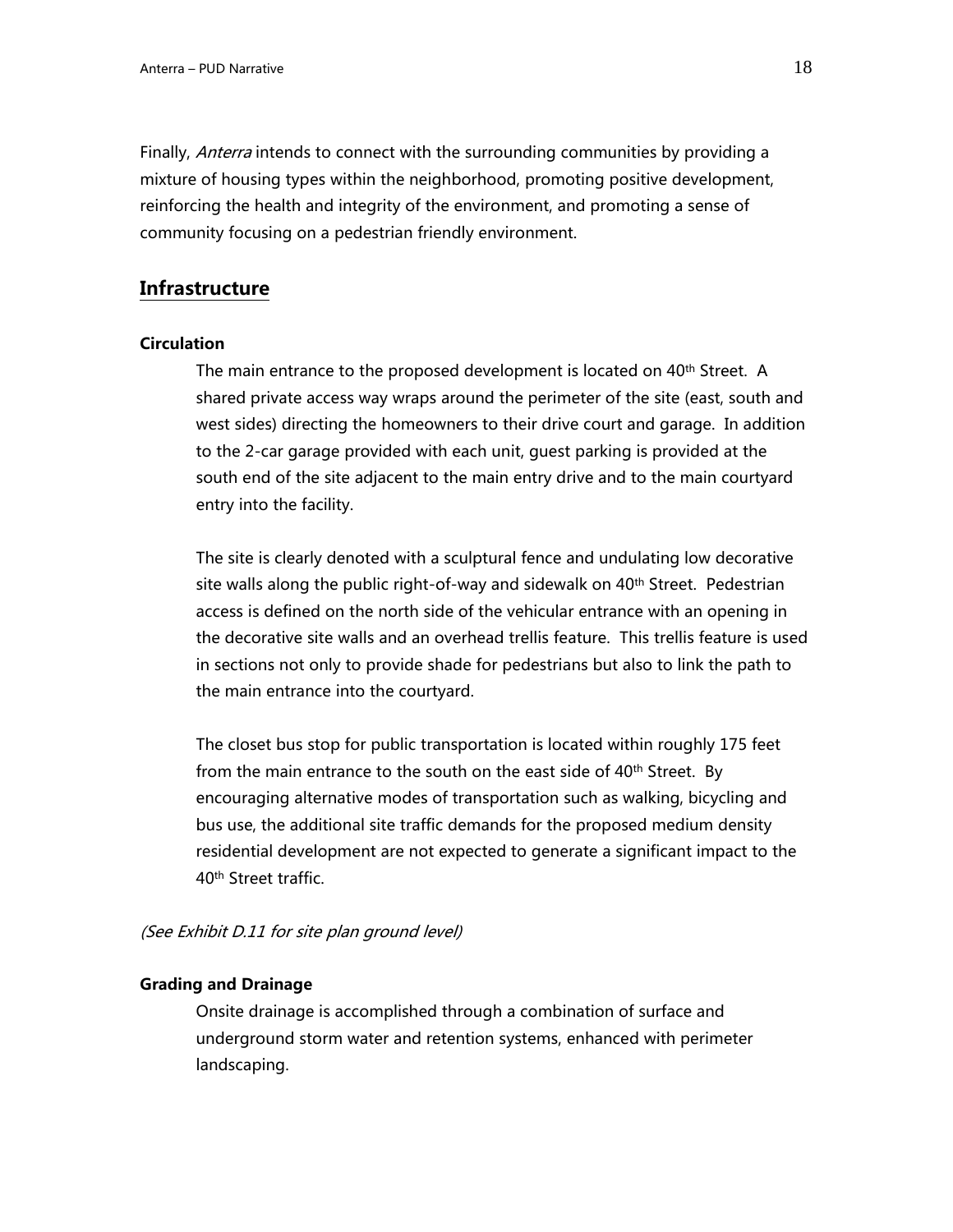#### **Water and Wastewater Services**

Water and wastewater services will be provided by the City of Phoenix. It is our belief that an additional 14 dwelling units (16 total dwelling units replacing 2 existing single-family homes) will not cause any meaningful impact on the water and wastewater infrastructure existing in the area.

(See Exhibit C for site plan and drainage study, under separate cover)

# **Phasing Plan**

N/A

# **Conclusion**

This PUD provides the opportunity to redevelop an isolated 1.56 acres with a high-quality, innovative community of 16 dwelling units that will provide housing diversity and a meaningful transition from 40<sup>th</sup> Street. The creative site planning, architecture, common areas and sustainable features will create a sense of place and community on this challenging urban infill site. Consistent with the purpose of PUDs, the end result will be a superior built environment that is tailored to this site and a complement to the area.

# **Development Team Profile**

MSC Partners, LLC was formed primarily for the purpose of acquiring the subject property.

Charles Sidi, 39, originally from the UK has specialized in construction and property development for the past 20 yrs and has won awards for design and construction in Europe. Charles moved to Scottsdale, Arizona in December of 2006 with his family after purchasing Arizona Custom Home Builders, a well-established residential construction company of 30 yrs. In addition to this, Charles is developing luxury homes under Quinta Property Investments LLC.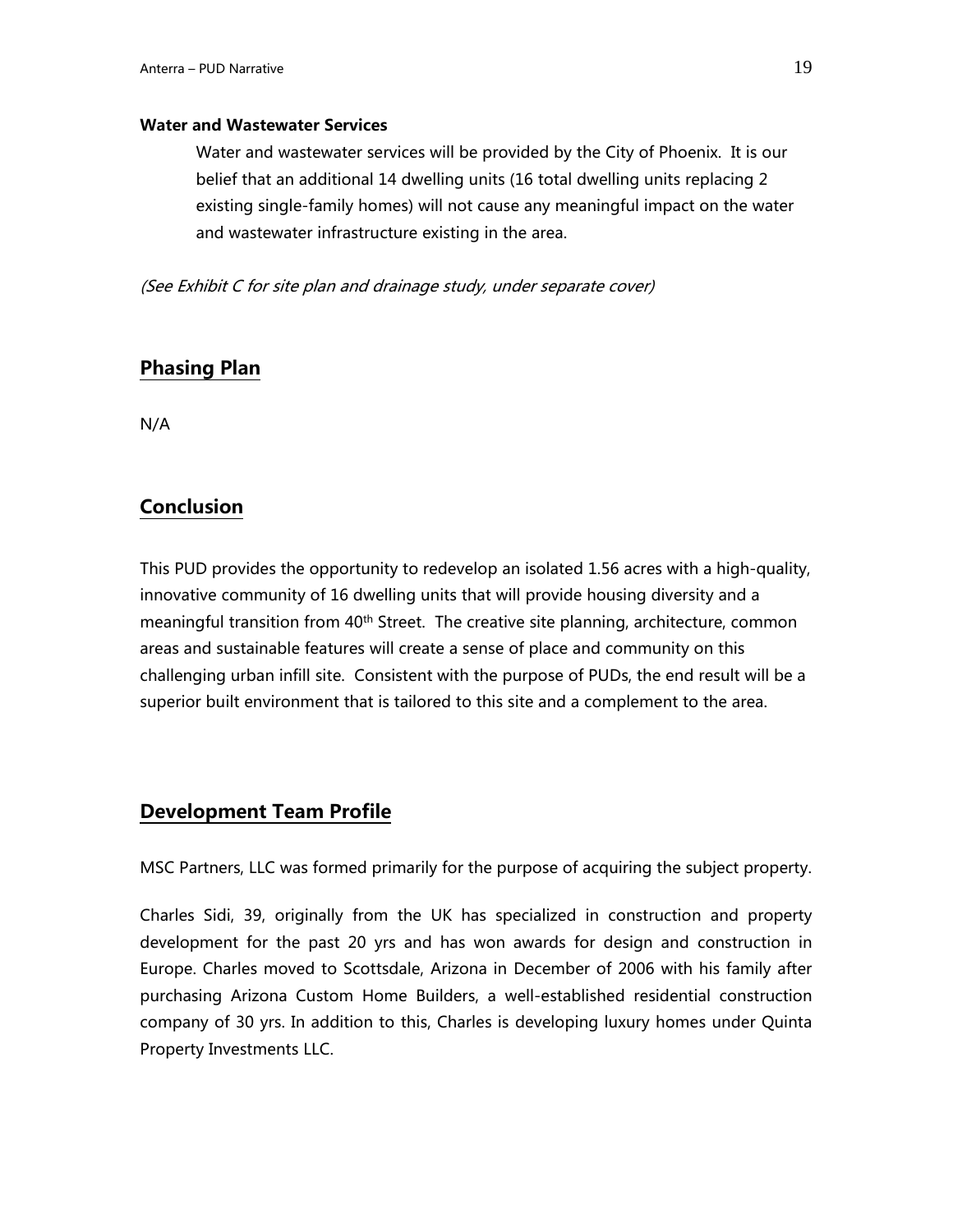Michael R. Cabano, 44, is Vice-President of Real Estate Investment Partners, Inc., a diversified real estate investment company with offices in Deerfield, Illinois and Scottsdale, Arizona. Over the past 14 years with the Company, Michael has been involved in all facets of the business, including property search and acquisition, due diligence investigation, raising investor capital, financing, and management supervision of the portfolio properties.

Michael S. Madden, 47, is a currently a Realtor with Realty Executives and Owner of Cookies In Bloom, a specialty bakery in Phoenix, Arizona. Prior to moving to Arizona in 1991, Michael worked in sales and marketing for The Dallas Morning News and American Airlines in Dallas, Texas. Michael has successfully assisted buyers and sellers of residential real estate, while continuing his education in the field. Most recently, his focus has been on real estate development.

# **References**

Zoning Ordinance of the City of PHOENIX, ARIZONA. Codified through Ordinance No. G-5181 (TA-3-08), adopted June 4, 2008, effective July 4, 2008. (Supplement No. 13, Update 1). Tuesday, August 19, 2008.

<http://www.municode.com/Resources/gateway.asp?pid=13534&sid=3>

Swaback, Vernon D. Creating Value: Smart Development and Green Design. Washington DC: ULI-the Urban Land Institute, 2007.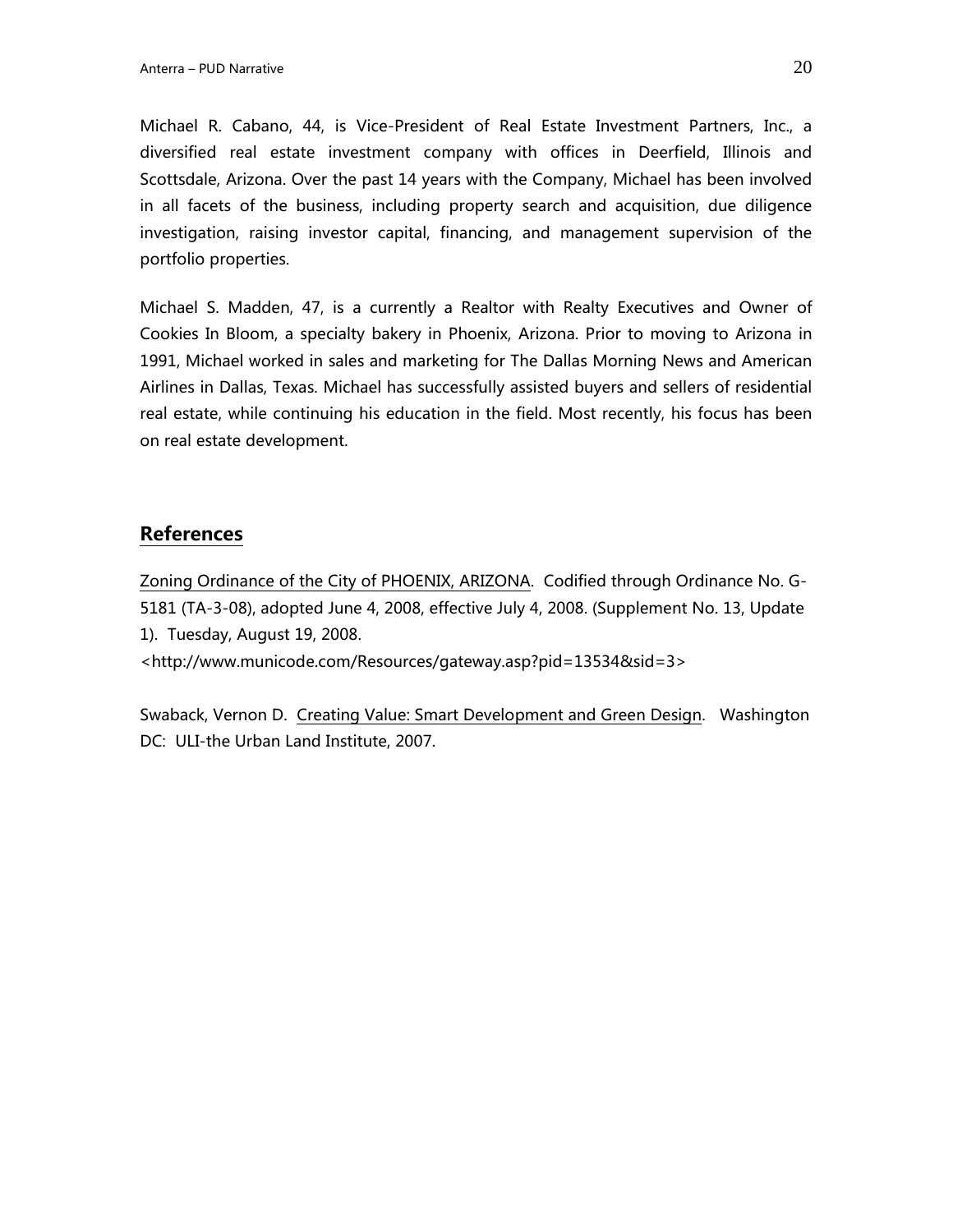# **Addendum One**

acres

### **Abandonment of Right of Way**

An Abandonment application has been filed requesting the abandonment of 3 feet of Right of Way along 40<sup>th</sup> street. If the abandonment is approved by the Abandonment Hearing Officer and the City Council, the Anterra building and associated improvements (as shown on Anterra's "current" exhibits) may shift approximately 3 feet to the east and such shift may occur without amending the PUD.

Revised items, if Abandonment is approved:

| <b>Perimeter Standards</b>     | west side<br>18'<br>measured from center<br>of fully dedicated<br>alley   |
|--------------------------------|---------------------------------------------------------------------------|
| Landscape Setback              | west side omits<br>5'<br>footnote *2. No<br>encroachment is<br>necessary. |
| <b>Area Calculations</b>       |                                                                           |
| Net Area:                      | 57,289.45 sf 1.31                                                         |
| Lot Coverage Calculations      |                                                                           |
| Max. Allowable:                | 45% (25,780.25 sf)                                                        |
| Provided:                      | 43.3% (24,803.11 sf)                                                      |
| <b>Open Space Calculations</b> |                                                                           |